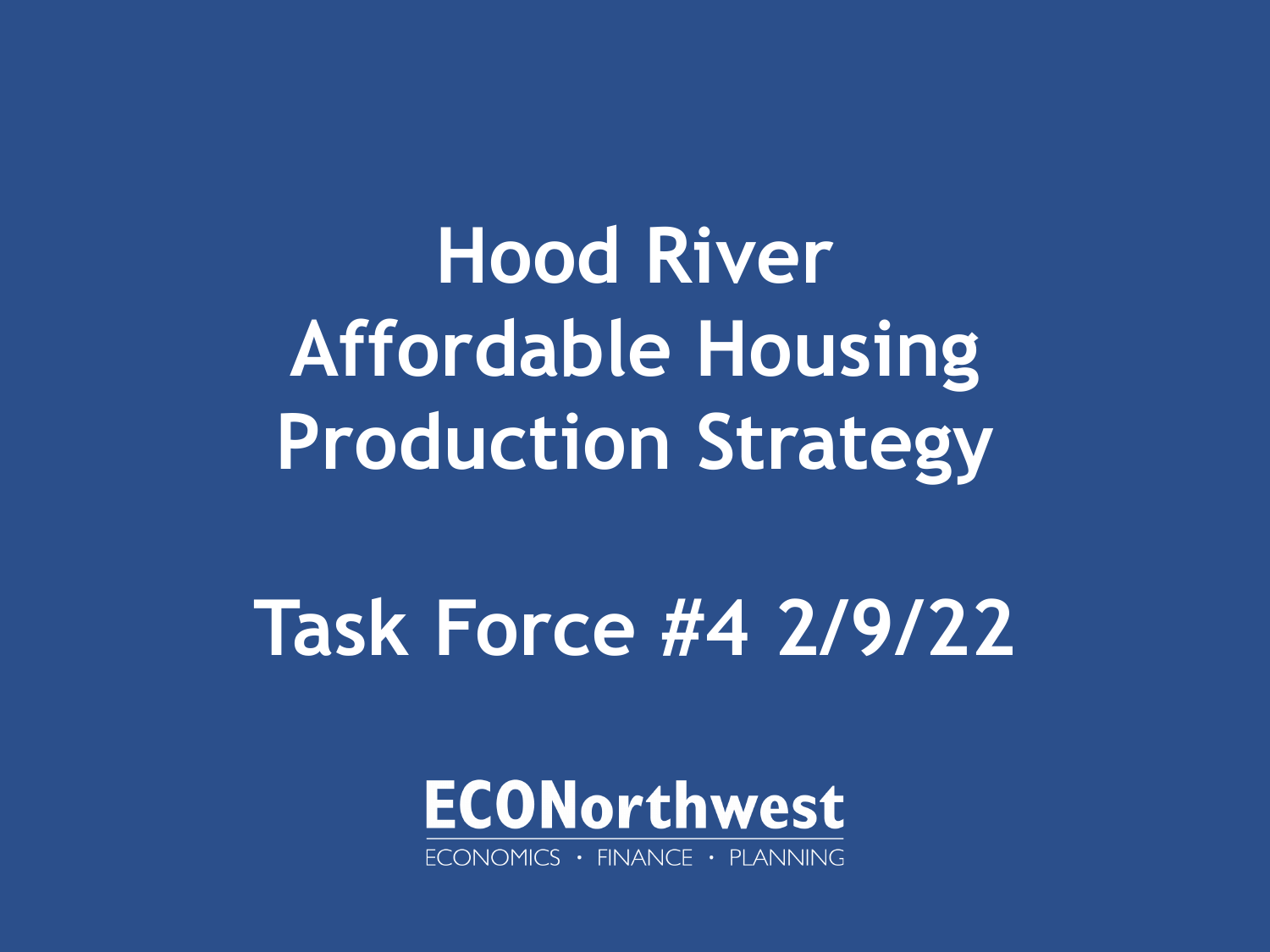# Why is Hood River Conducting an AHPS?

#### Purpose of the Project

- Increase and retain housing opportunities for households with incomes up to 120% of Hood River's Median Family Income (MFI).
- Build on Hood River's previous efforts to meet the city's housing needs

#### Council Project Goals

- Engage residents, employers, housing advocates, service providers and others affected by housing costs to ensure under-represented voices are included in project outcomes.
- Adopt limited and actionable number of strategies with strong likelihood to result in affordable housing development.
- Ensure strategies address equity.
- $\blacksquare$  Provide clear guidance about the specific policies, tools and actions the city will use to encourage the development of affordable housing.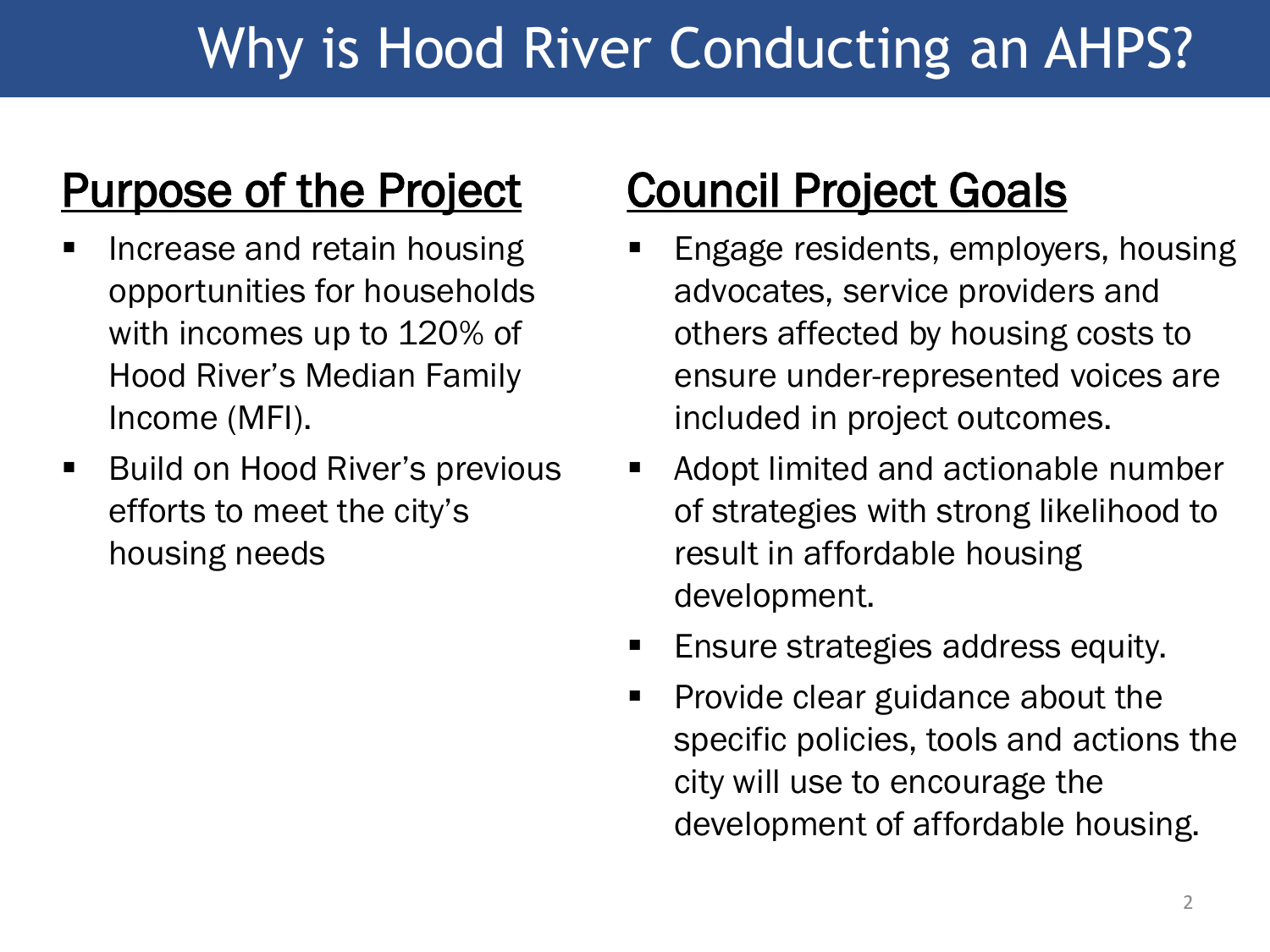# Equity considerations for the AHPS

- All households with income below 120% of MFI
- Most heavily impacted by high housing costs are households with incomes below 50% of MFI (\$38,400 for a family of four)
	- Groups with this level of income may include: Latinos and other communities of color; farmworkers; seniors; and workers with low pay such as caregivers, hospitality staff, retail staff…
- Integrate equity into development of the AHPS and into implementation of the AHPS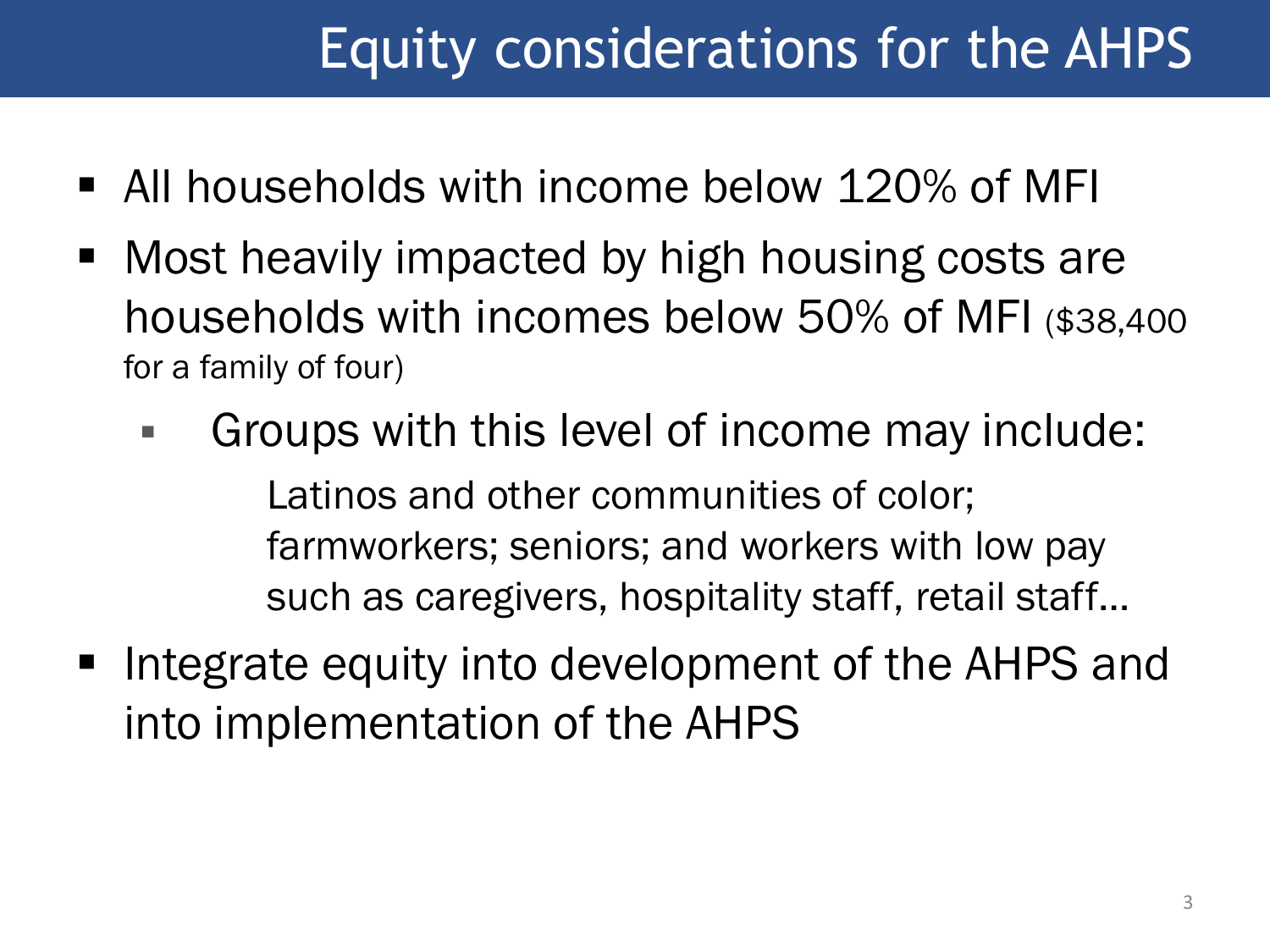#### What are the unmet affordable housing needs?

Estimate of Households with Unmet Housing Needs, Households with income below 120% of MFI, Hood River, 2021

> 1,162 Households Currently Cost Burdened (1/3 of all households)



Source: Analysis by ECONorthwest based on information from: U.S. Department of HUD, Hood River County, 2021; U.S. Census Bureau, 2015-2019 ACS; and the Hood River Housing Needs Analysis, 2015.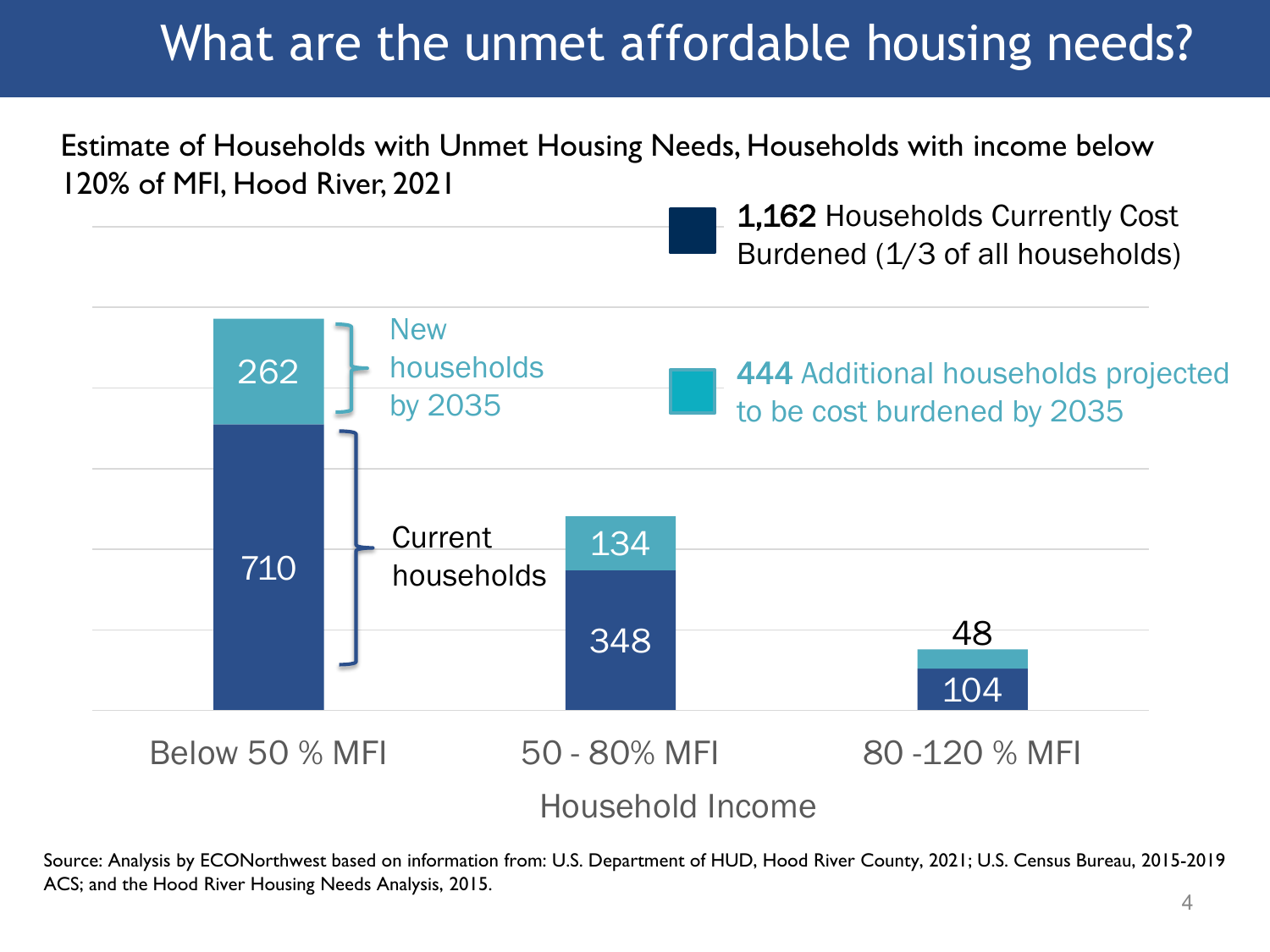#### Center the Strategies on Affordable Housing Needs

In Hood River, private housing market is not producing housing affordable to households earning less than 120% MFI.



<sup>5</sup> Source: U.S. Department of HUD 2021. U.S. Census Bureau, 2015-2019 ACS Table 19001. Note: MFI is Median Family Income for a Family of 4.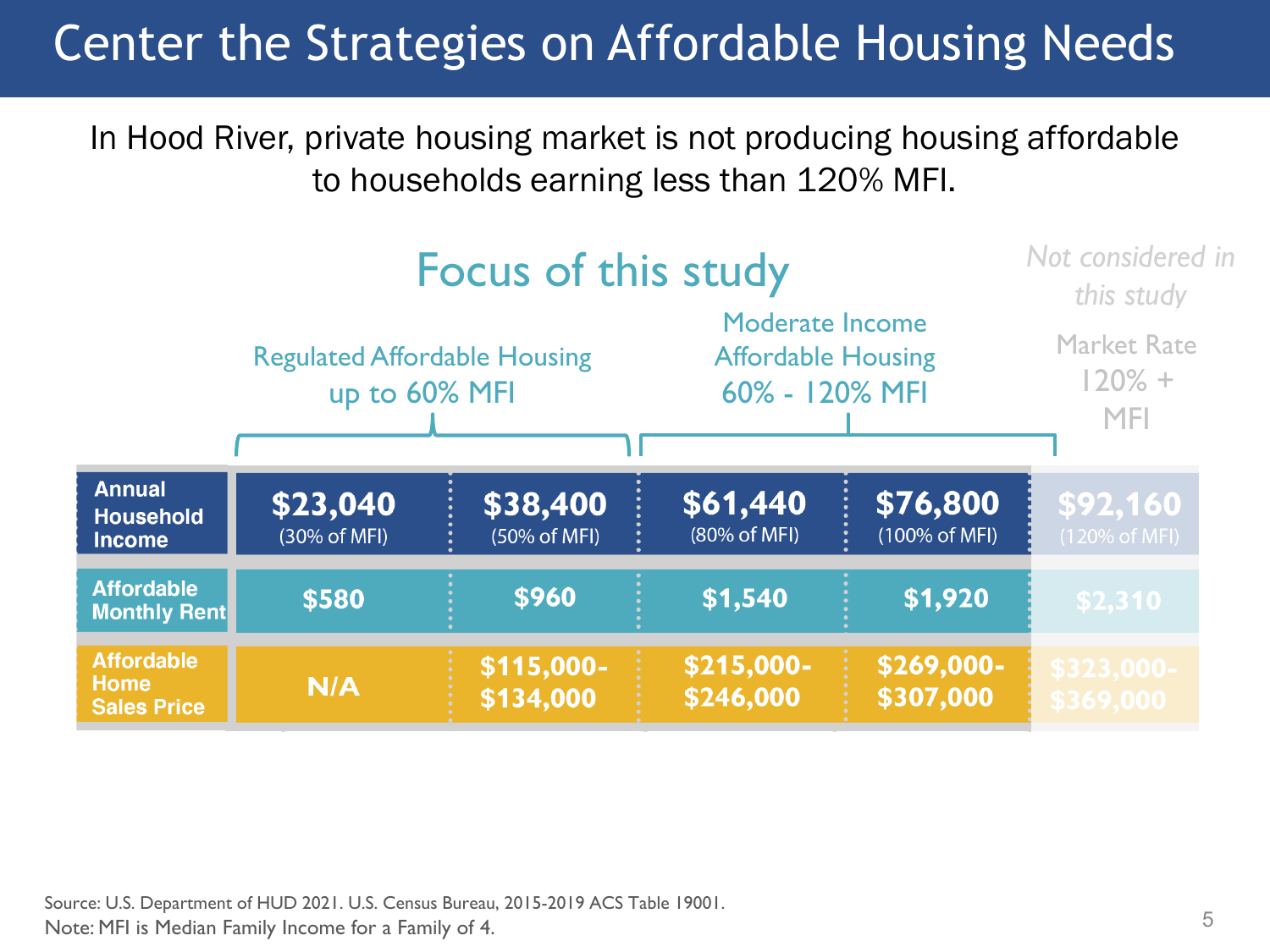### Range of Income Based on Household Size

|  | % of Median<br><b>Family Income</b><br>(MFI) | 1-person<br>houshold           | 2-person<br>household          | 4-person<br>household           | 6-person<br>household          |                                                                |  |
|--|----------------------------------------------|--------------------------------|--------------------------------|---------------------------------|--------------------------------|----------------------------------------------------------------|--|
|  |                                              | Housing<br>Cost**<br>$Income*$ | Housing<br>Cost**<br>$Income*$ | Housing<br>Cost **<br>$Income*$ | Housing<br>Cost**<br>$Income*$ | <b>KEY</b>                                                     |  |
|  | 30%<br><b>MFI</b>                            | \$16,130<br>\$400              | \$18,430<br>\$460              | \$23,040<br>\$575               | \$28,270<br>\$710              | $\star$<br><b>Annual</b><br>Income                             |  |
|  | 60%<br><b>MFI</b>                            | \$32,260<br>\$810              | \$36,880<br>\$920              | \$46,080<br>\$1,150             | \$53,465<br>\$1,340            | $* *$<br><b>Affordable</b><br><b>Monthly</b><br><b>Housing</b> |  |
|  | 80%<br><b>MFI</b>                            | \$43,010<br>\$1,075            | \$49,170<br>\$1,230            | \$61,440<br>\$1,535             | \$71,290<br>\$1,780            | Cost                                                           |  |
|  | 100%<br><b>MFI</b>                           | \$53,760<br>\$1,345            | \$61,440<br>\$1,535            | \$76,800<br>\$1,920             | \$89,090<br>\$2,230            |                                                                |  |
|  | 120%<br><b>MFI</b>                           | \$64,510<br>\$1,610            | \$73,730<br>\$1,840            | \$92,160<br>\$2,300             | \$106,910<br>\$2,670           |                                                                |  |

Greatest Greatest<br>Need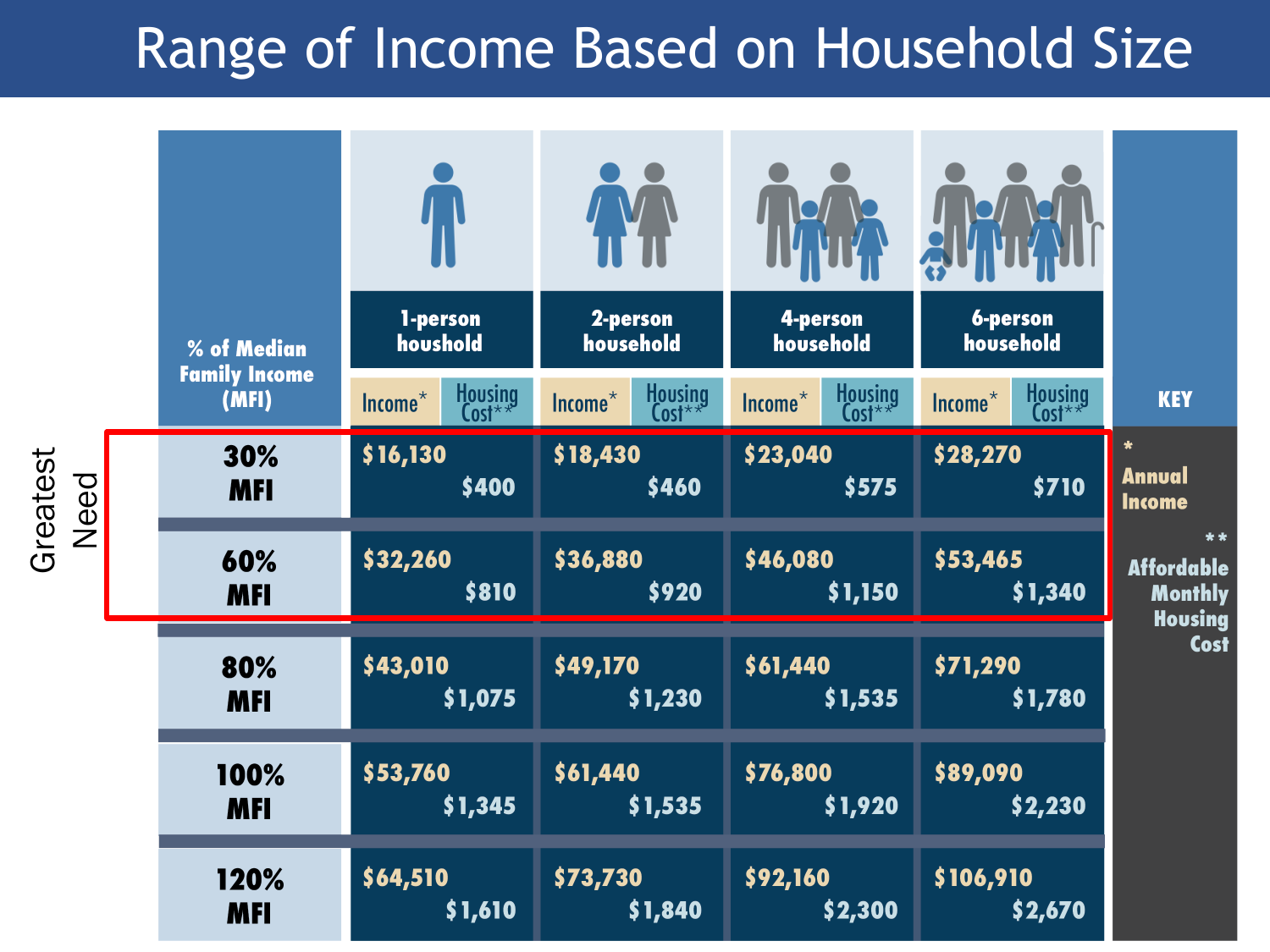#### What We Have Heard from the Task Force So Far

- Agreement that affordable rental housing is needed, with greatest need for housing affordable below 50% of MFI
- **EXECONFFERITY CONFLICTION CONTROLLY** 
	- Strong opinions that affordable rental housing will help the most people soonest
	- Strong opinions that affordable homeownership opportunities are very important
- Some groups do not feel included in housing discussions within the community
	- Opportunity to connect the data to the stories of people in the community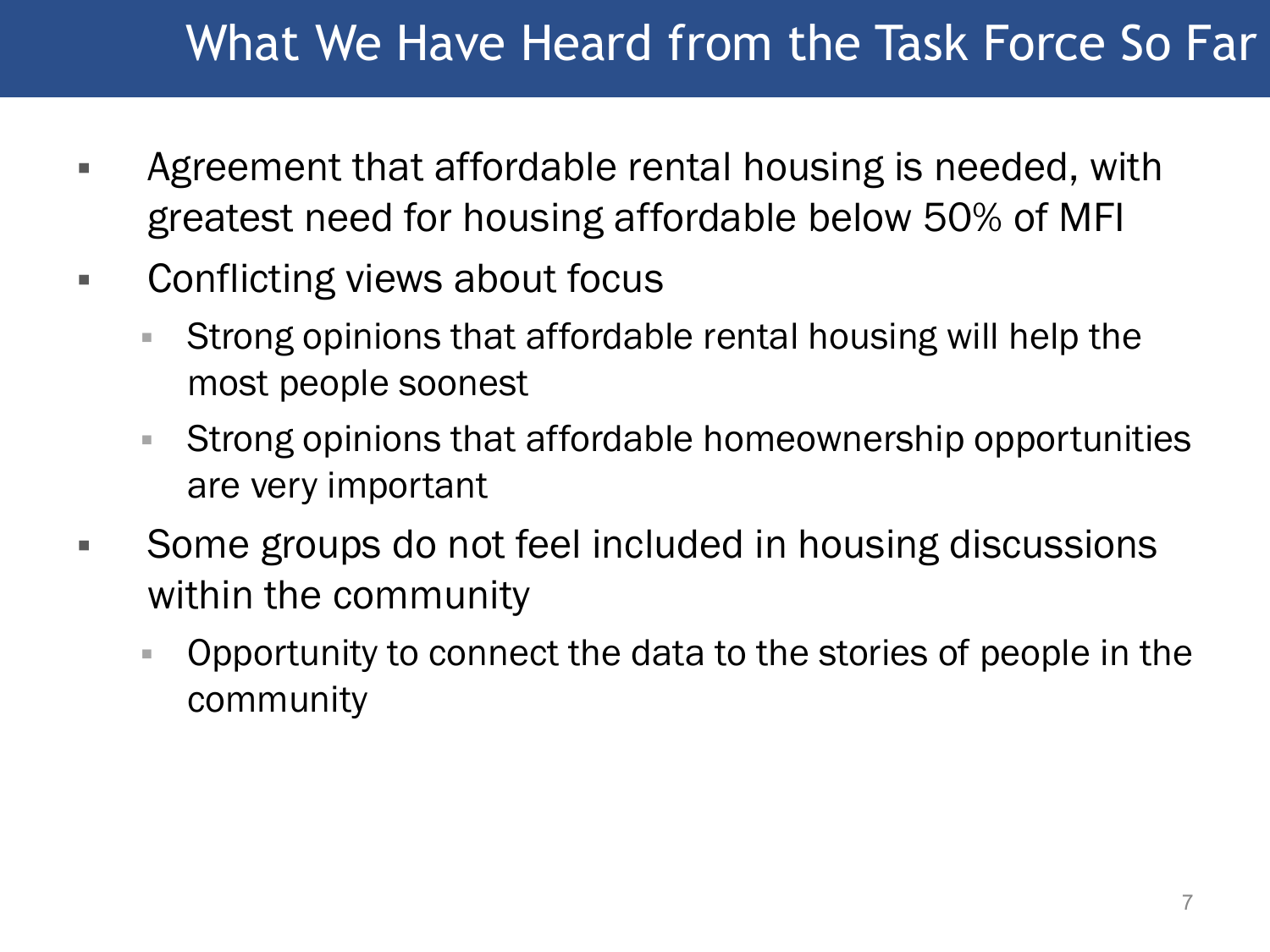## Listening Sessions - What we've heard so far

#### Service Providers

County Health Dept. Nch'i Wana OHDC Aging in the Gorge Alliance Aging & People with **Disabilities** The Next Door

#### Latino Community

Spanish language discussion

- Urgent need, especially for low-income, communities of color, seniors, people with disabilities, and farmworkers
- Focus on variety of type and size of affordable housing
- Create incentives and work with partners
- Look for resources from private individuals and businesses in the community
- Current housing market/inventory does not meet the needs of the Latino population
	- Unit sizes do not accommodate household sizes
	- Units are in poor condition & lack of weatherization
- Obstacles to obtaining housing include: language barriers, documentation status, disabilities, and affordability
- Strategies that include financial education, better outreach to the Latino community, and down payment assistance would benefit this population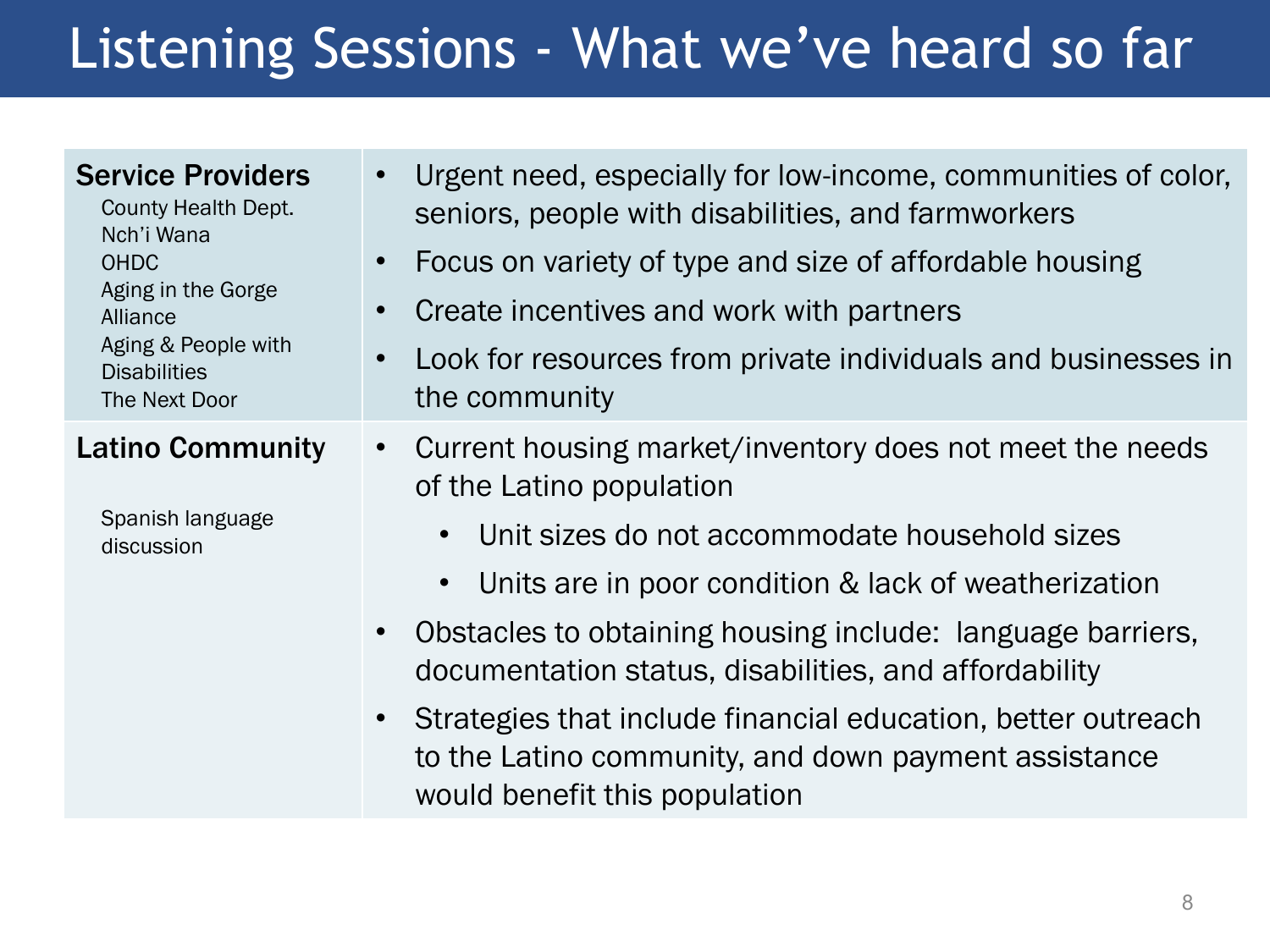### Listening Sessions - What we've heard so far

| <b>Employers</b>                                                     | Employers struggling to attract & retain staff, including<br>middle and high wage staff<br>Interest in working with city and nonprofits to support<br>$\bullet$<br>development of affordable housing for employees, including<br>funding assistance but not build housing themselves<br>Concern about market share of second homes |
|----------------------------------------------------------------------|------------------------------------------------------------------------------------------------------------------------------------------------------------------------------------------------------------------------------------------------------------------------------------------------------------------------------------|
| <b>Local Government</b><br>Partners / Taxing<br><b>Jurisdictions</b> | General support and acknowledgement of need for<br>$\bullet$<br>affordable housing but indication that City and County need<br>to lead effort on affordable housing development<br>Concerns about potential decreases in funding from reduced<br>property taxes and foregone charges                                               |
|                                                                      | Appreciative of continuing discussions about ways to partner<br>to support affordable housing development                                                                                                                                                                                                                          |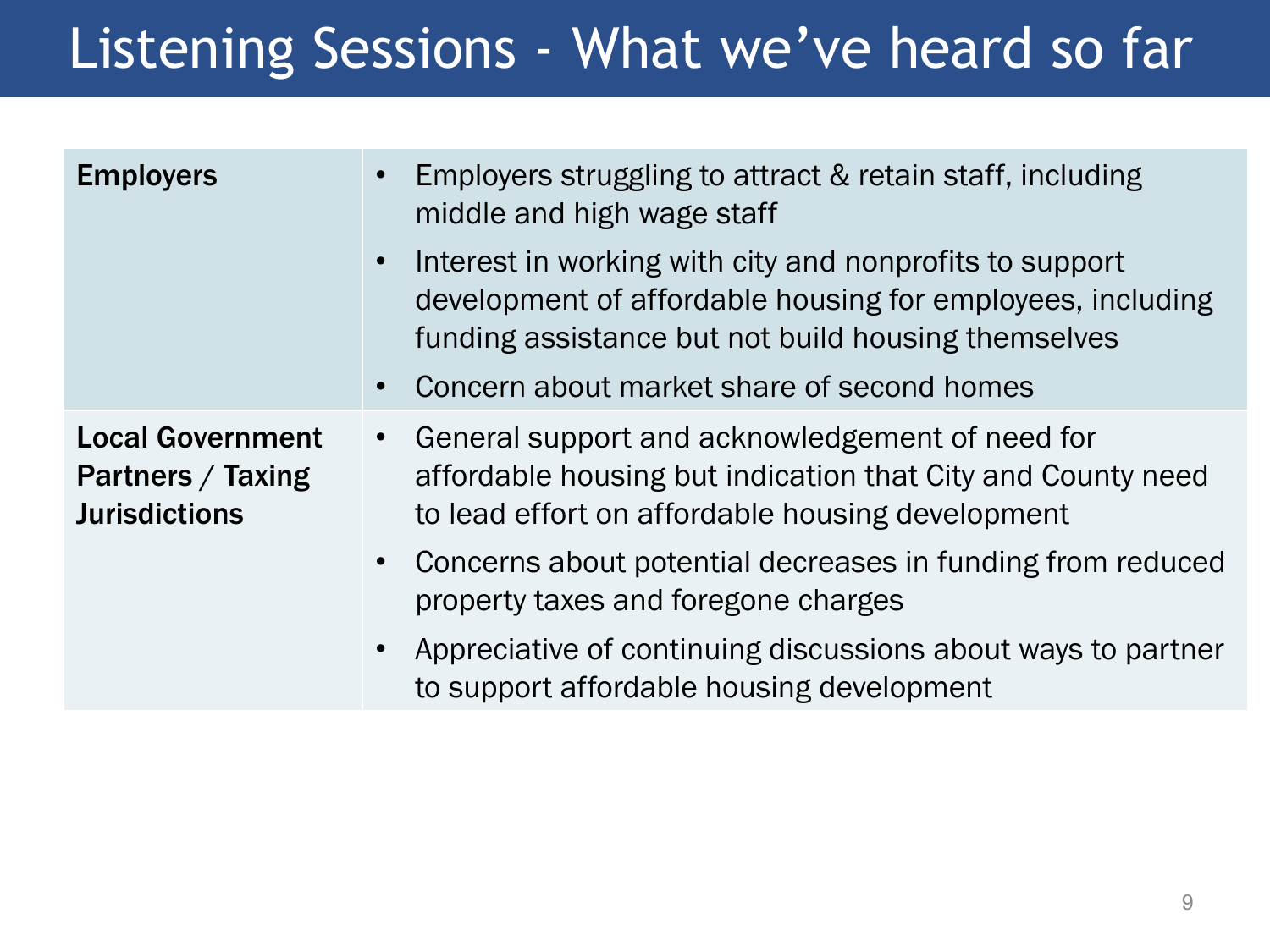### Listening Sessions - What we've heard so far

| <b>Housing</b><br>Most powerful tools: Site control, nonprofit tax exemption,<br>$\bullet$<br><b>Developers</b><br>flexibility in off-site infrastructure requirements, urban renewal,<br>funding or financial subsidies<br>City partnership is crucial in community relations and meeting<br>$\bullet$<br>funding source timelines<br><b>Market-Rate</b><br>City needs to act fast, current projects (e.g., Rand Road) are<br>$\bullet$<br><b>Developers</b><br>moving too slowly<br>Off-site infrastructure requirements add uncertainty and add<br>$\bullet$<br>time, resulting in higher housing costs<br>Need more partnership from City, including expedited<br>$\bullet$<br>development review but concerns about guarantee of<br>affordability, resistant to use of deed restrictions<br>GO Bond could help with infrastructure investments but there are<br>$\bullet$<br>concerns about broad public support<br>More partnerships with employers needed<br>$\bullet$ | <b>Affordable</b> | Need greater focus on equity and righting past harms<br>$\bullet$ |
|-------------------------------------------------------------------------------------------------------------------------------------------------------------------------------------------------------------------------------------------------------------------------------------------------------------------------------------------------------------------------------------------------------------------------------------------------------------------------------------------------------------------------------------------------------------------------------------------------------------------------------------------------------------------------------------------------------------------------------------------------------------------------------------------------------------------------------------------------------------------------------------------------------------------------------------------------------------------------------|-------------------|-------------------------------------------------------------------|
|                                                                                                                                                                                                                                                                                                                                                                                                                                                                                                                                                                                                                                                                                                                                                                                                                                                                                                                                                                               |                   |                                                                   |
|                                                                                                                                                                                                                                                                                                                                                                                                                                                                                                                                                                                                                                                                                                                                                                                                                                                                                                                                                                               |                   |                                                                   |
|                                                                                                                                                                                                                                                                                                                                                                                                                                                                                                                                                                                                                                                                                                                                                                                                                                                                                                                                                                               |                   |                                                                   |
|                                                                                                                                                                                                                                                                                                                                                                                                                                                                                                                                                                                                                                                                                                                                                                                                                                                                                                                                                                               |                   |                                                                   |
|                                                                                                                                                                                                                                                                                                                                                                                                                                                                                                                                                                                                                                                                                                                                                                                                                                                                                                                                                                               |                   |                                                                   |
|                                                                                                                                                                                                                                                                                                                                                                                                                                                                                                                                                                                                                                                                                                                                                                                                                                                                                                                                                                               |                   |                                                                   |
|                                                                                                                                                                                                                                                                                                                                                                                                                                                                                                                                                                                                                                                                                                                                                                                                                                                                                                                                                                               |                   |                                                                   |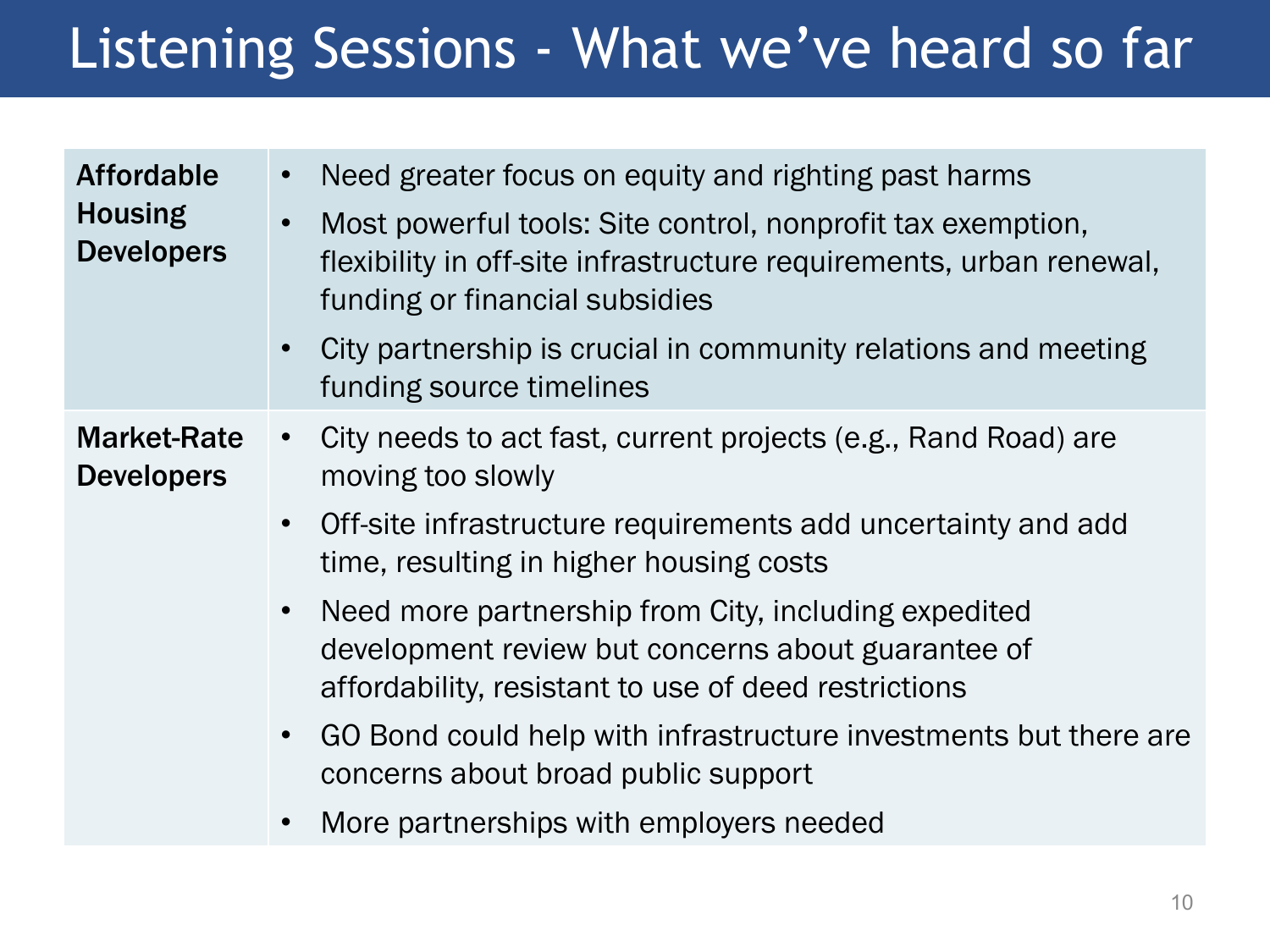#### Draft Housing Initiatives: Approaches to Meeting Housing Needs

| <b>Desired Outcomes</b>                                                                         | Affordable to households<br>making       | Affordable Monthly Cost | <b>Strategies</b>                                                                                                                                                                                                   |
|-------------------------------------------------------------------------------------------------|------------------------------------------|-------------------------|---------------------------------------------------------------------------------------------------------------------------------------------------------------------------------------------------------------------|
| <b>Encourage the</b><br>production of new<br>publicly-subsidized<br>affordable housing<br>units | 60% MFI and below<br>$($ < \$46K / year) | Less than \$1,150       | • Nonprofit Low Income Limited<br><b>Housing Tax Exemption</b><br>• Infrastructure Subsidies<br>(Onsite/Offsite)<br>• Direct Project Subsidies<br>• SDC Waivers (City pays SDC)<br>• Land Banking<br>• AH Ordinance |
| <b>Preserve existing low-</b><br>cost market rate<br>housing units                              | 60-80% MFI<br>$($46K - $61K / year)$     | $$1,150 - $1,540$       | • Housing Rehabilitation /<br><b>Preservation Investments</b><br>• Nonprofit Low Income Limited<br><b>Housing Tax Exemption</b>                                                                                     |
| <b>Remove barriers to</b><br>producing moderate<br>income rental housing                        | 60-120% MFI<br>$($46K - $92K / year)$    | $$1,150 - $2,310$       | • Infrastructure Subsidies (Offsite)<br>• Land Banking<br>• AH Ordinance                                                                                                                                            |
| <b>Explore opportunities</b><br>for affordable<br>homeownership                                 | 60-120% MFI<br>$($46K - $92K / year)$    | $$1,150 - $2,310$       | • Homebuyer Opportunity Limited<br>Tax Exemption (HOLTE)<br>• Infrastructure Subsidies<br>(Onsite/Offsite)<br>• Direct Project Subsidies<br>• Land Banking / Community Land<br><b>Trust</b><br>• AH Ordinance       |

**Potential Funding:** Urban Renewal Area, GO Bond, CET Revenues, Other?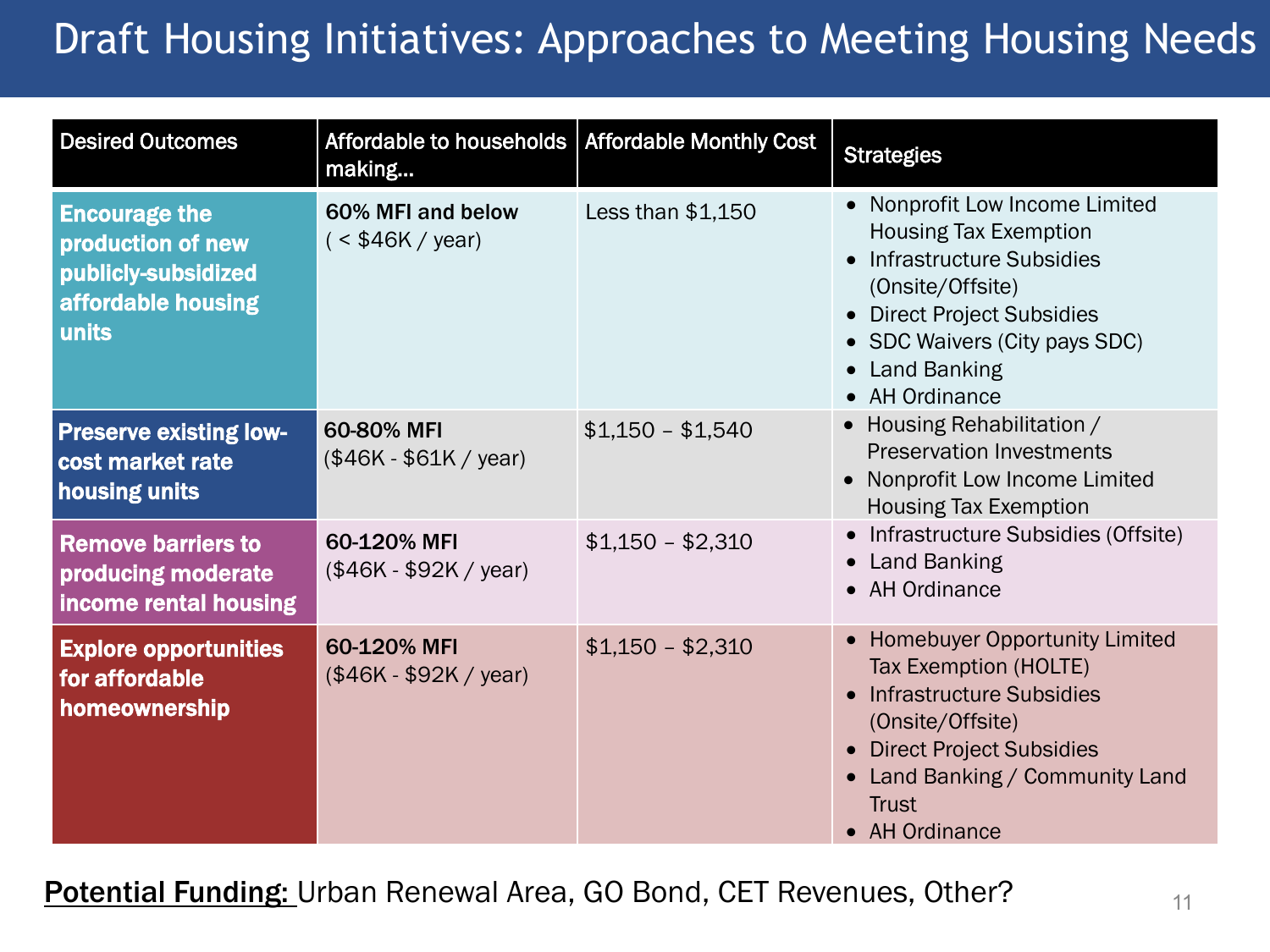## Reminder: Potential Partners

- Gorge Housing Organizations
	- Mid-Columbia Housing Authority (MCHA)
	- **Columbia Cascade Housing Corporation (CCHC)**
	- Mid-Columbia Community Action Council (MCCAC)
- **Employers**
- Affordable & Market-Rate Developers
- Community Organizations
	- **Exammunity Land Trusts**
	- **Health and Other Service Providers**
- Local Public Agencies and Taxing Districts
	- **Hood River County**
	- Mid-Columbia Economic Development District (MCEDD)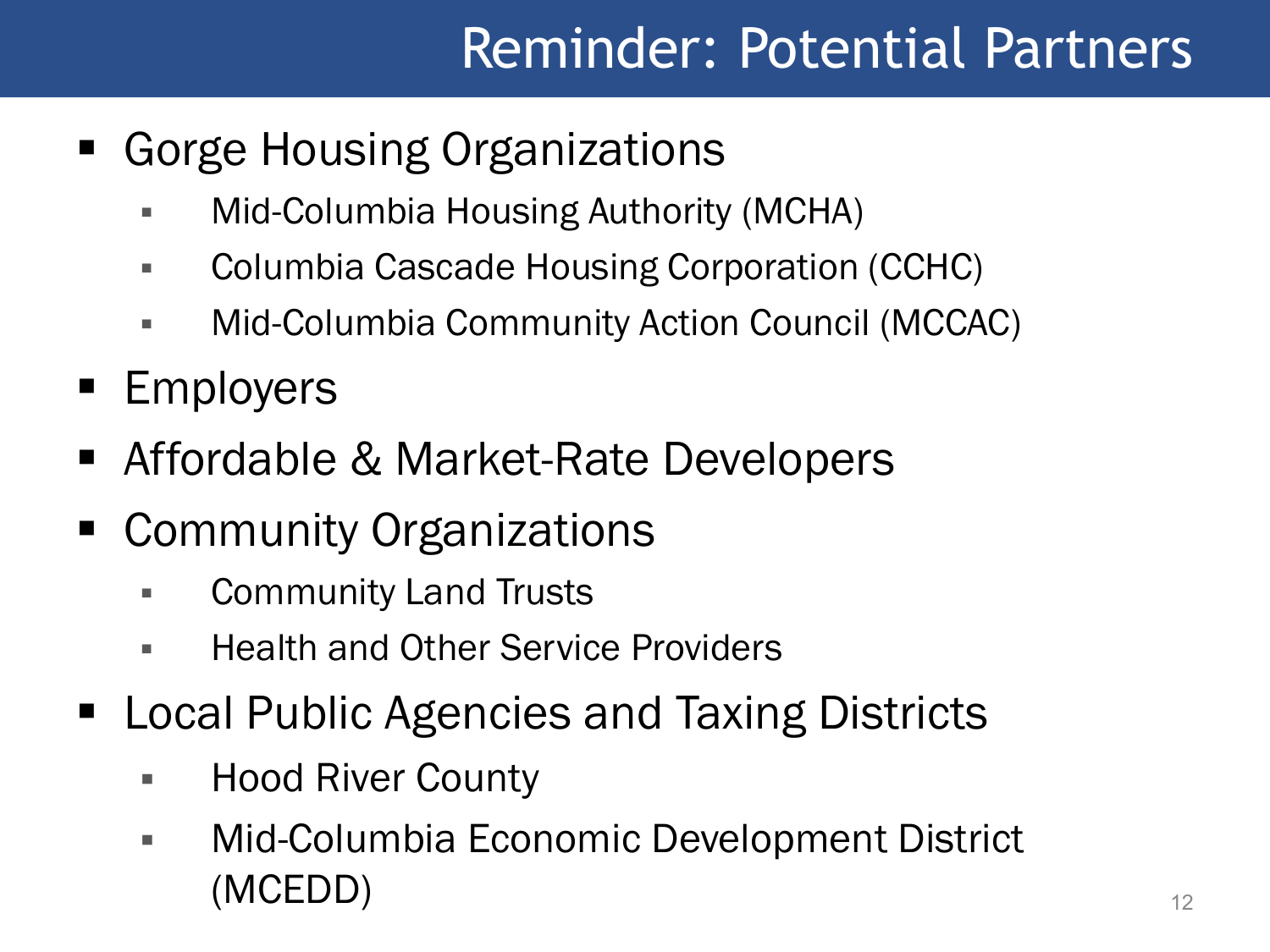#### Draft Housing Initiatives: Approaches to Meeting Housing Needs

| <b>Desired Outcomes</b>                                                                                      | <b>AH Ordinance</b>    | Land<br><b>Banking</b> | Infrastructure<br><b>Subsidies</b> | Project<br><b>Subsidies</b> | <b>Tax Exemptions</b>        |
|--------------------------------------------------------------------------------------------------------------|------------------------|------------------------|------------------------------------|-----------------------------|------------------------------|
| <b>Encourage the production</b><br>of new publicly-<br>subsidized affordable<br>housing units (0-60%<br>AMI) | $\checkmark$           | $ \mathcal{V} $        | $ \mathcal{V} $                    | $\overline{\mathsf{v}}$     | (Low-income or<br>nonprofit) |
| <b>Preserve existing low-cost</b><br>market rate housing units<br>(60-80% AMI)                               |                        |                        |                                    | $\blacktriangledown$        | (Low-income or<br>nonprofit) |
| <b>Remove barriers to</b><br>producing moderate<br>income rental housing<br>(60-120% AMI)                    | $\vert\checkmark\vert$ |                        | $ \boldsymbol{\vee} $              |                             |                              |
| <b>Explore opportunities for</b><br>affordable<br>homeownership (60-<br>120%                                 |                        |                        | $\overline{\mathsf{v}}$            |                             | (HOLTE)                      |

**Potential Funding:** Urban Renewal Area, GO Bond, CET Revenues, Other?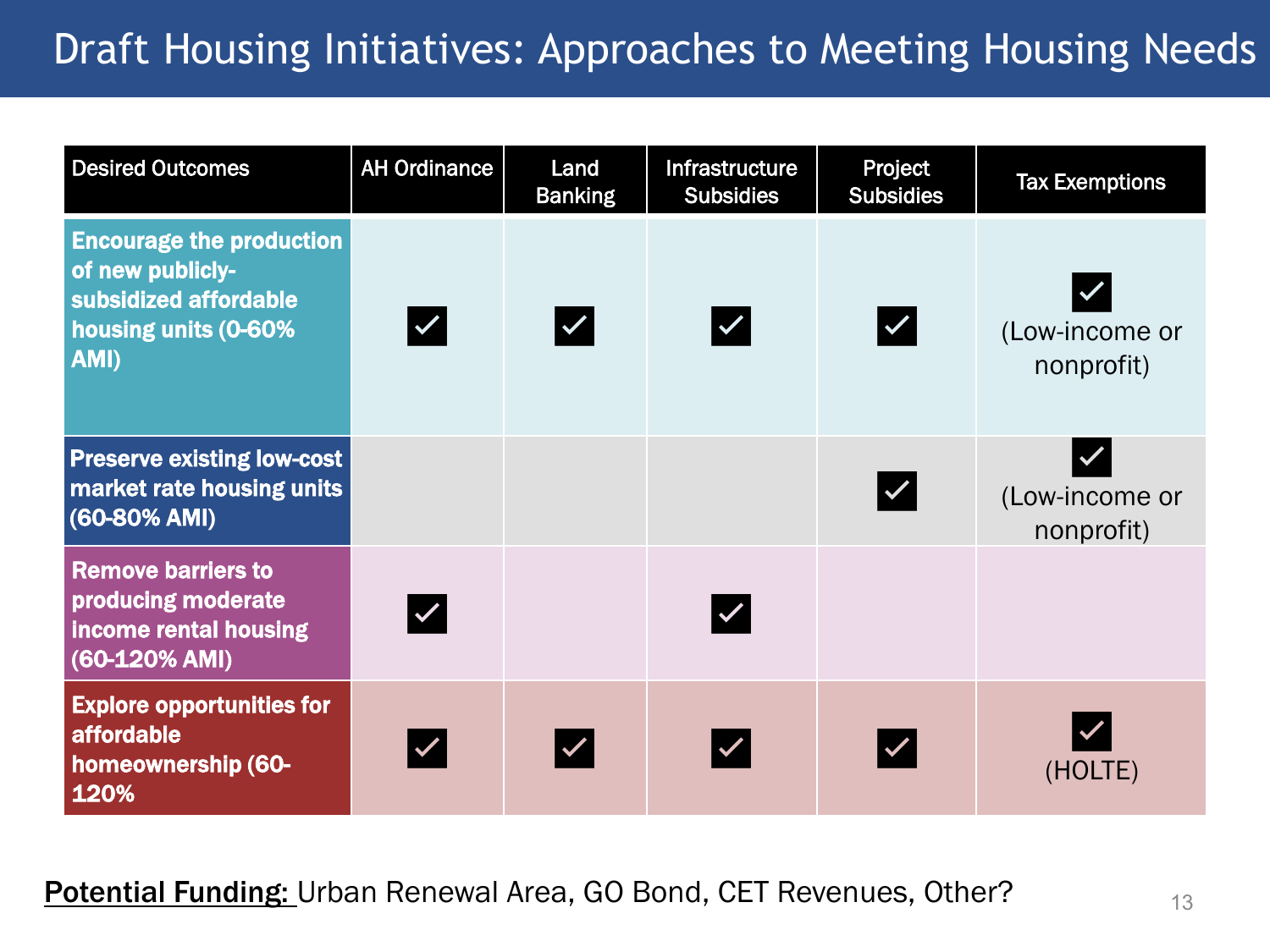# Land Banking

14

Issue: Land control is critical because costs make affordable housing development difficult or financially infeasible

- **EXEDENT** City-led project with land bank, like Rand Road
- Partner lead project with land trust, where city contributes funds or land

Purpose: Make land available for affordable housing development

City Role: City provide funds or land and help with parcel assembly

Potential Partners: Affordable housing developers, land trusts, churches, employers, other public agencies

Potential Funding: General Obligation Bond, Urban Renewal, CET (once funding available)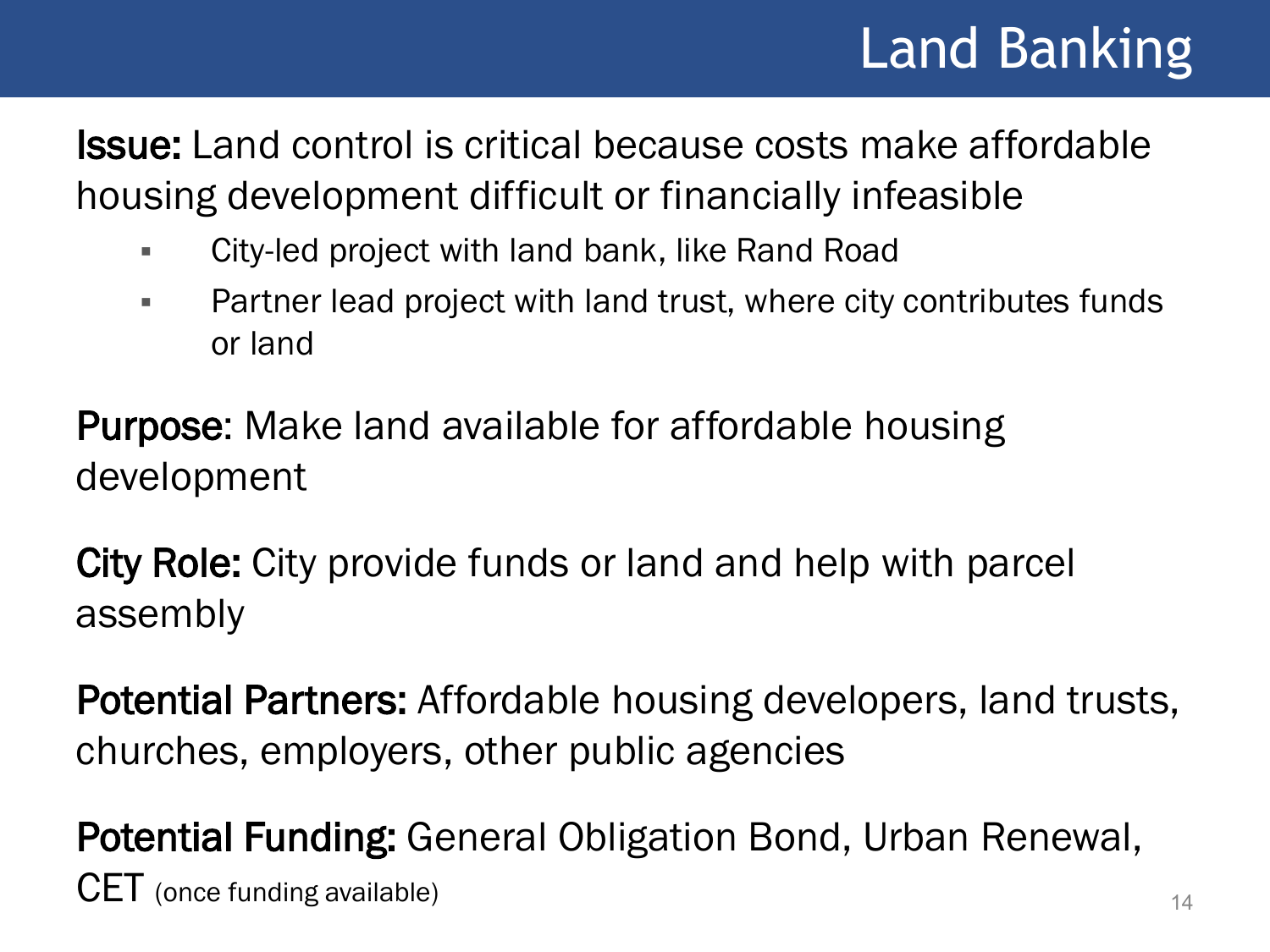# Land Banking

- City may want to do more projects like Rand Road
- New Urban Renewal Area may be good place for land banking
- Opportunity to partner with Community Land Trust for affordable homeownership
- CET currently lacks financial capacity
- Limited land supply

#### What we know **Implementation Questions**

- How should land banking be best used?
- What are the other partnership opportunities, such as churches or employers?
- Where in the City should land be banked?
- How should the City target land acquisition?
- How to fund land banking?
- What requirements should the City make for long-term affordability and how should those requirements be enforced (e.g., deed restriction)?

**Subsidized** AH

**Preserve** 

**Moderate** income rental

Affordable Homeown ership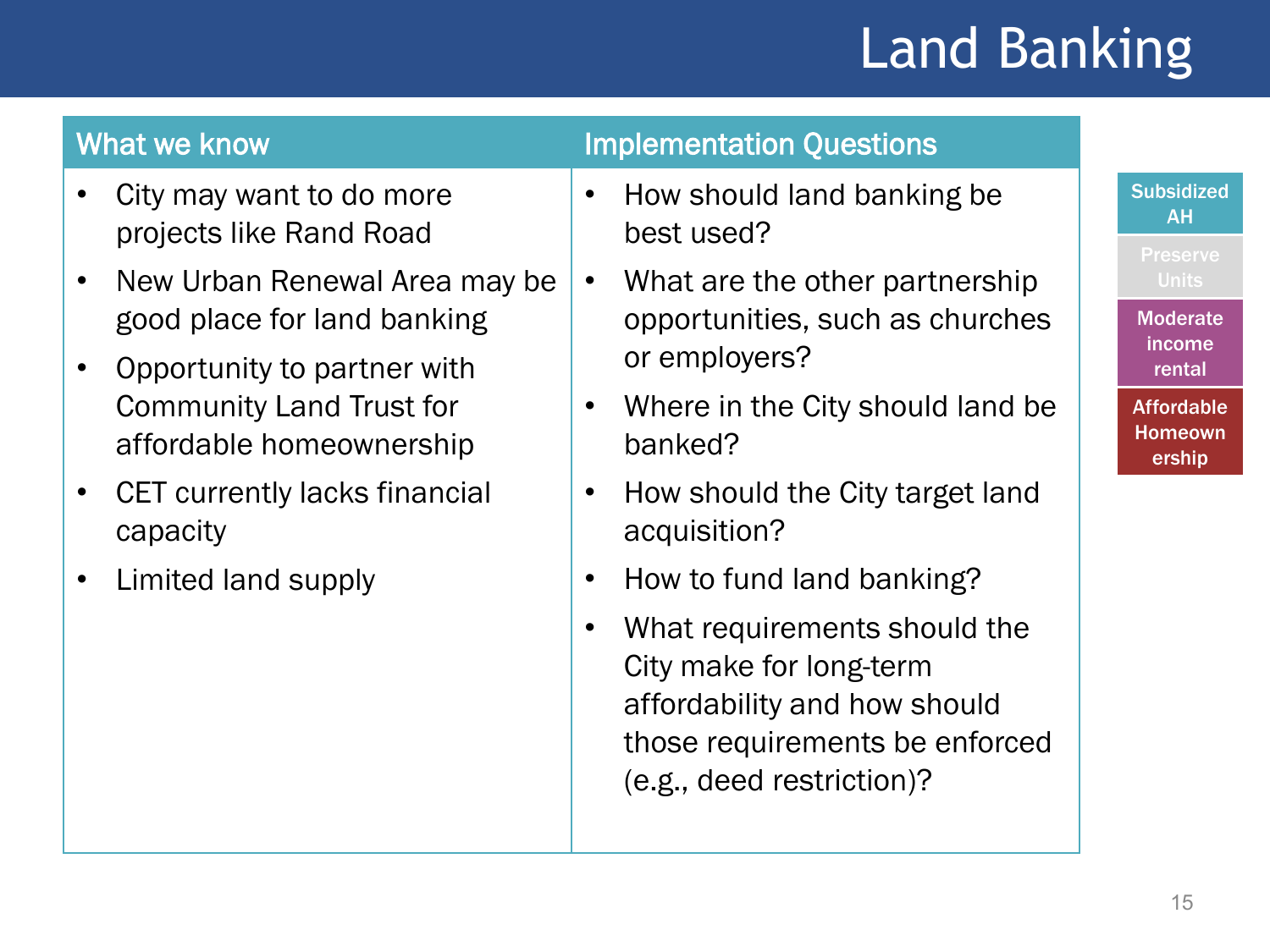## Infrastructure Subsidies (Off-site)

Issue: Lack of off-site infrastructure is a barrier to development or adds uncertainty/time/cost to development

Examples: new road connections, water or sewer pipes, sidewalks

Purpose: Build off-site infrastructure to sites where affordable housing will be developed

City Role: The City could fund and do the offsite infrastructure development

Potential Funding: General Obligation Bond, Urban Renewal, Increases to SDCs (would need to be in SDC methodology)

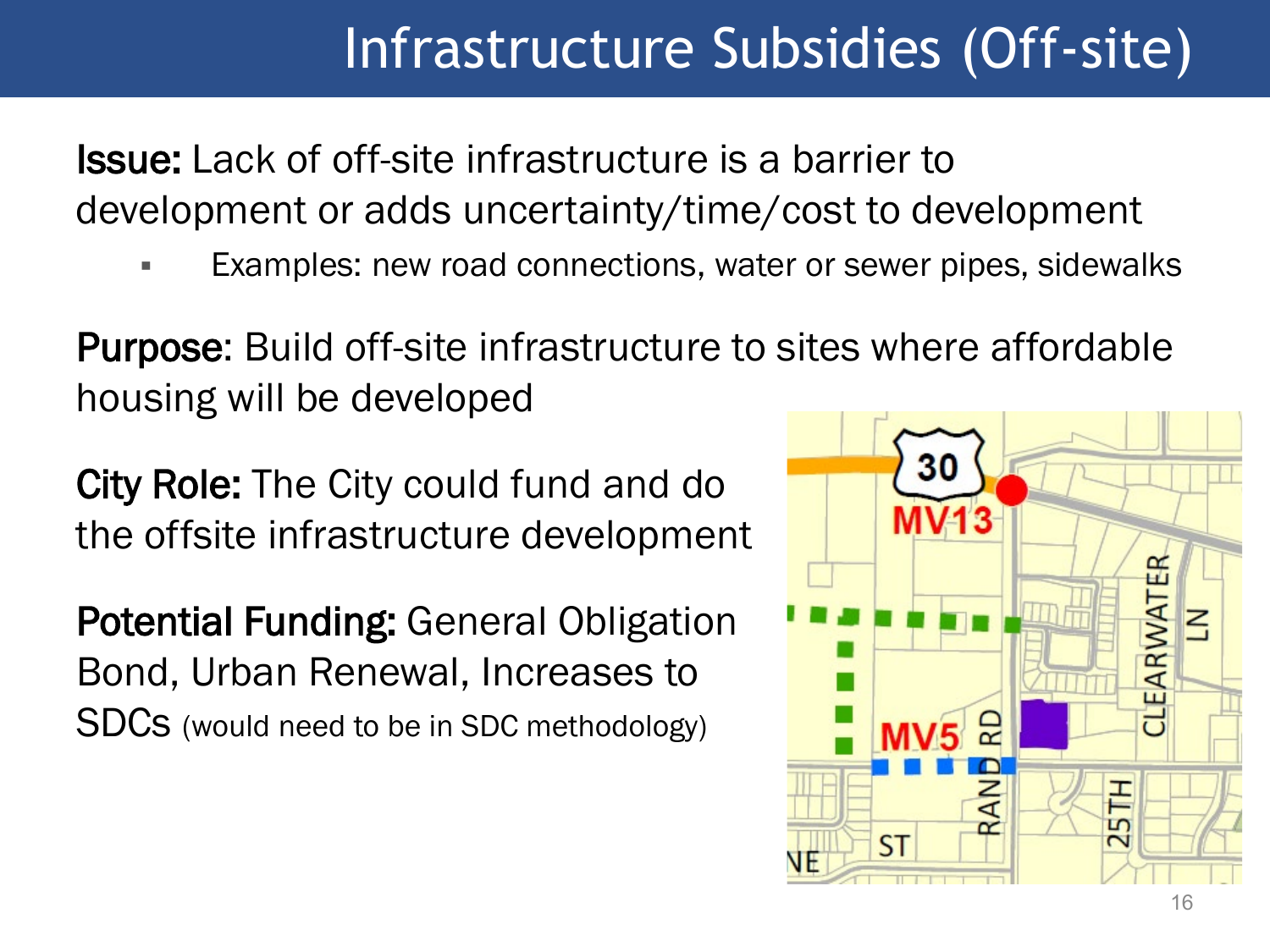## Infrastructure Subsidies (Off-site)

| <b>What we know</b>    |                                                                                                                                                                                                                                                                                   |           | <b>Implementation Questions</b>                                                                                                                                     |  |                                              |
|------------------------|-----------------------------------------------------------------------------------------------------------------------------------------------------------------------------------------------------------------------------------------------------------------------------------|-----------|---------------------------------------------------------------------------------------------------------------------------------------------------------------------|--|----------------------------------------------|
|                        | Offsite requirements are barrier<br>for all types of housing                                                                                                                                                                                                                      | $\bullet$ | Should the City prioritize funding<br>for infrastructure for subsidized                                                                                             |  | <b>Subsidized</b>                            |
|                        | development<br>City's options to address: provide<br>funding, increase SDCs with                                                                                                                                                                                                  |           | AH projects or also subsidize<br>moderate income affordable<br>housing?                                                                                             |  | <b>AH</b><br><b>Preserve</b><br><b>Units</b> |
|                        | offset for project specific<br>improvements, or shift<br>infrastructure cost burden to<br>rate payers<br>Urban Renewal funds can fund<br>offsites within the Urban<br>Renewal Area boundary<br>The City may need to increase<br>engineering staff capacity to<br>speed up process | $\bullet$ | What level of subsidy & types of<br>flexibility for different levels of<br>affordability?<br>What are the most viable ways to<br>$\bullet$<br>fund these subsidies? |  | <b>Moderate</b><br>income<br>rental          |
| $\bullet$<br>$\bullet$ |                                                                                                                                                                                                                                                                                   |           |                                                                                                                                                                     |  | <b>Affordable</b><br>Home-<br>ownership      |
|                        |                                                                                                                                                                                                                                                                                   | $\bullet$ | Should the City clarify its SDC<br>waiver policy to include                                                                                                         |  |                                              |
|                        |                                                                                                                                                                                                                                                                                   |           | moderate income affordable<br>housing?                                                                                                                              |  |                                              |
|                        |                                                                                                                                                                                                                                                                                   | $\bullet$ | What requirements should the<br>City make for long-term<br>affordability for moderate-<br>income affordable housing (e.g.,                                          |  |                                              |

deed restriction)?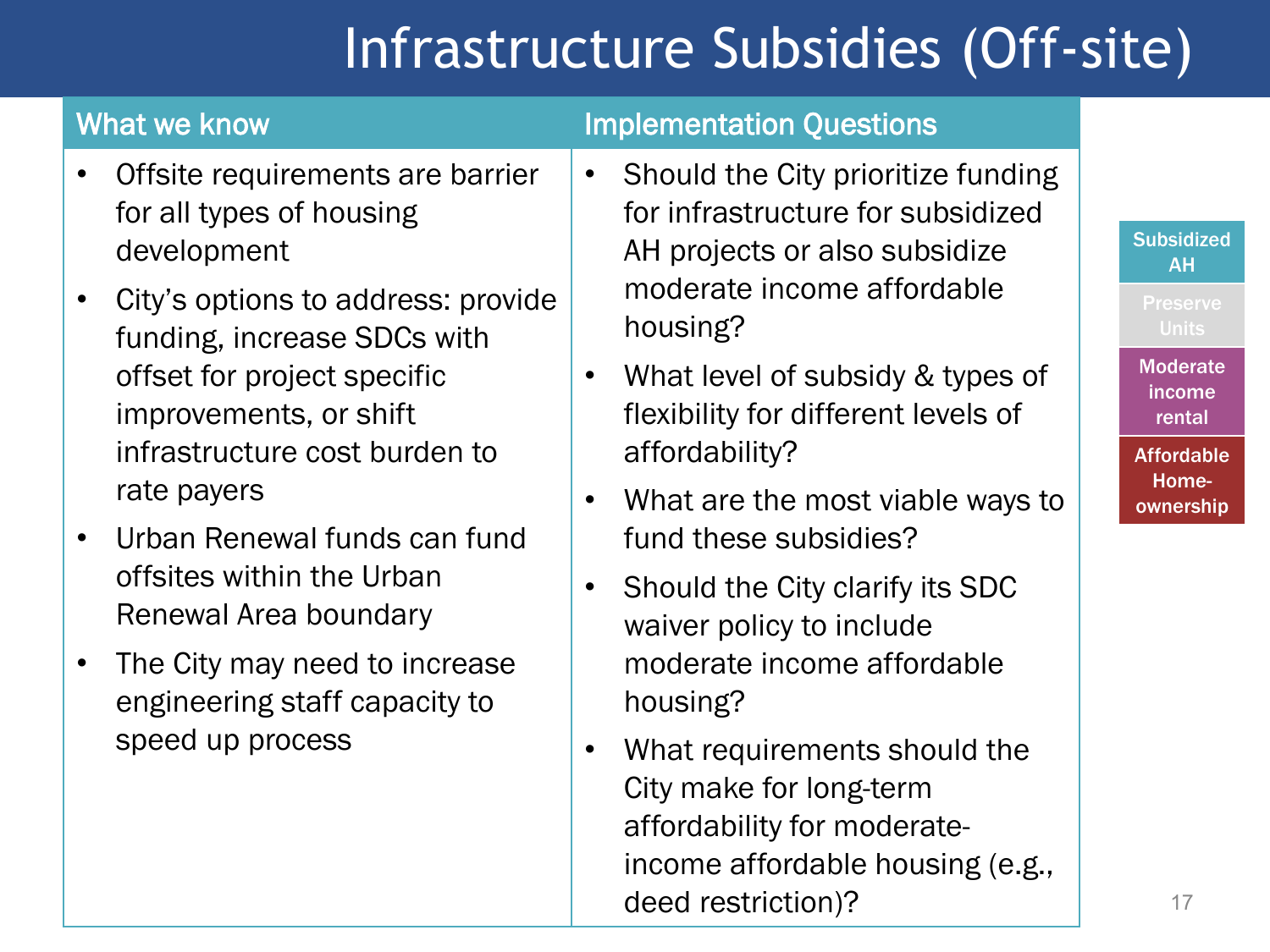### Direct Project Subsidies: New Construction

Issue: Building affordable housing often costs more than the available funding for the development, leaving a funding gap

- **Nultifamily housing types for rental**
- **Missing middle and manufactured housing for rental & ownership**
- On-site infrastructure, such as internal roads or utility connections

Purpose: Help reduce the funding gap to support development of new affordable housing

City Role: The City would provide direct funding to support affordable housing development

Potential Partners: Housing developers

Potential Funding: General Obligation Bond, Urban Renewal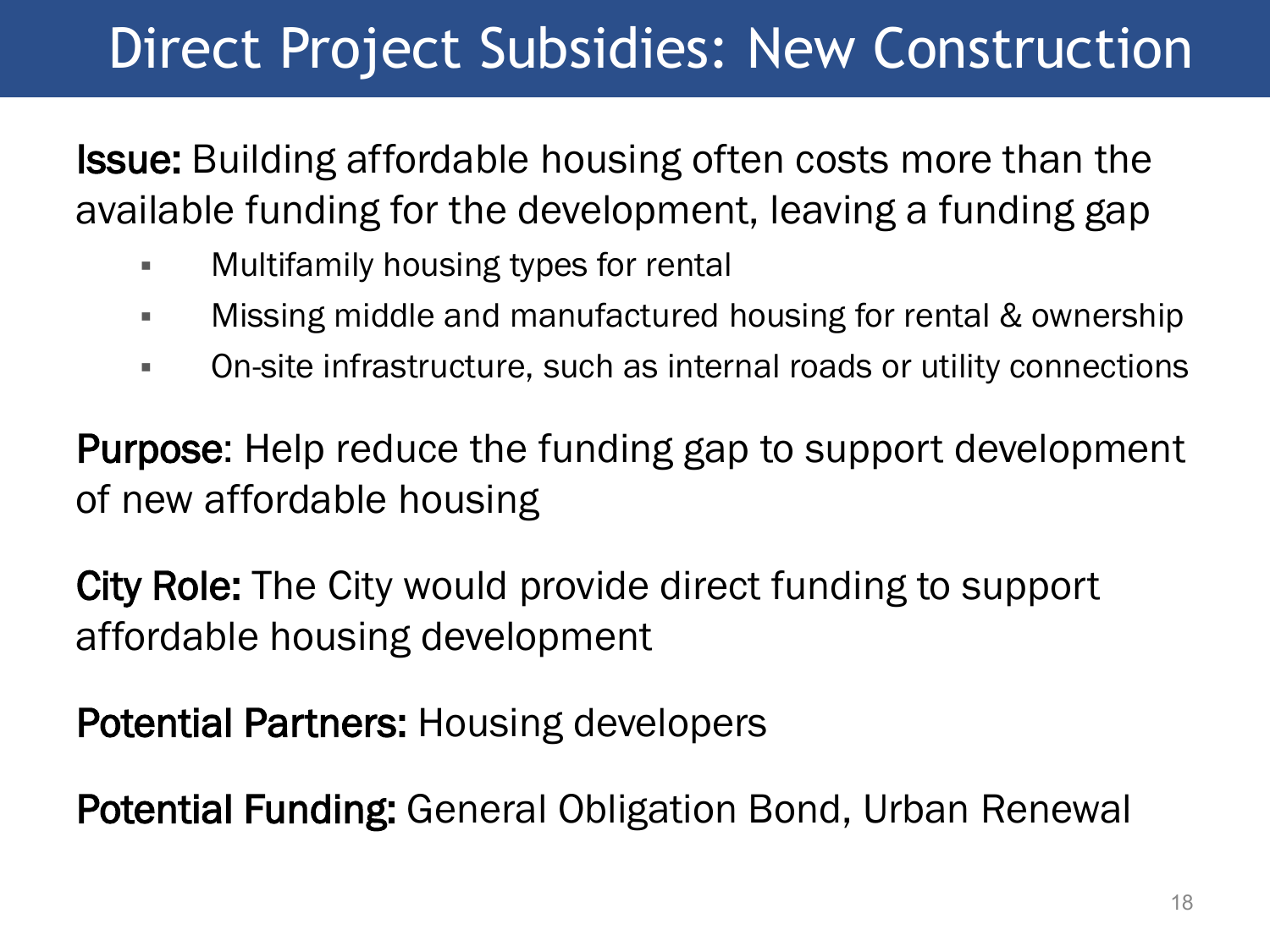## Direct Project Subsidies: New Construction

- Affordable housing developers want flexible subsidies to fill funding gaps
- Eligible projects include multifamily rental, middle housing, and affordable ownership
- Urban Renewal funds could be used to contribute to projects that meet Urban Renewal goals

#### What we know **Implementation Questions**

- What criteria should the City put in place for project subsidies? How does equity play into these criteria?
- Should moderate income rental housing be eligible for project subsidies?
- How would the City monitor affordability compliance for projects that do not include state or federal funds?
- What requirements should the City make for long-term affordability and how should those requirements be enforced (e.g., deed restriction)?

#### **Subsidized** AH

#### **Moderate** income rental

Affordable Homeownership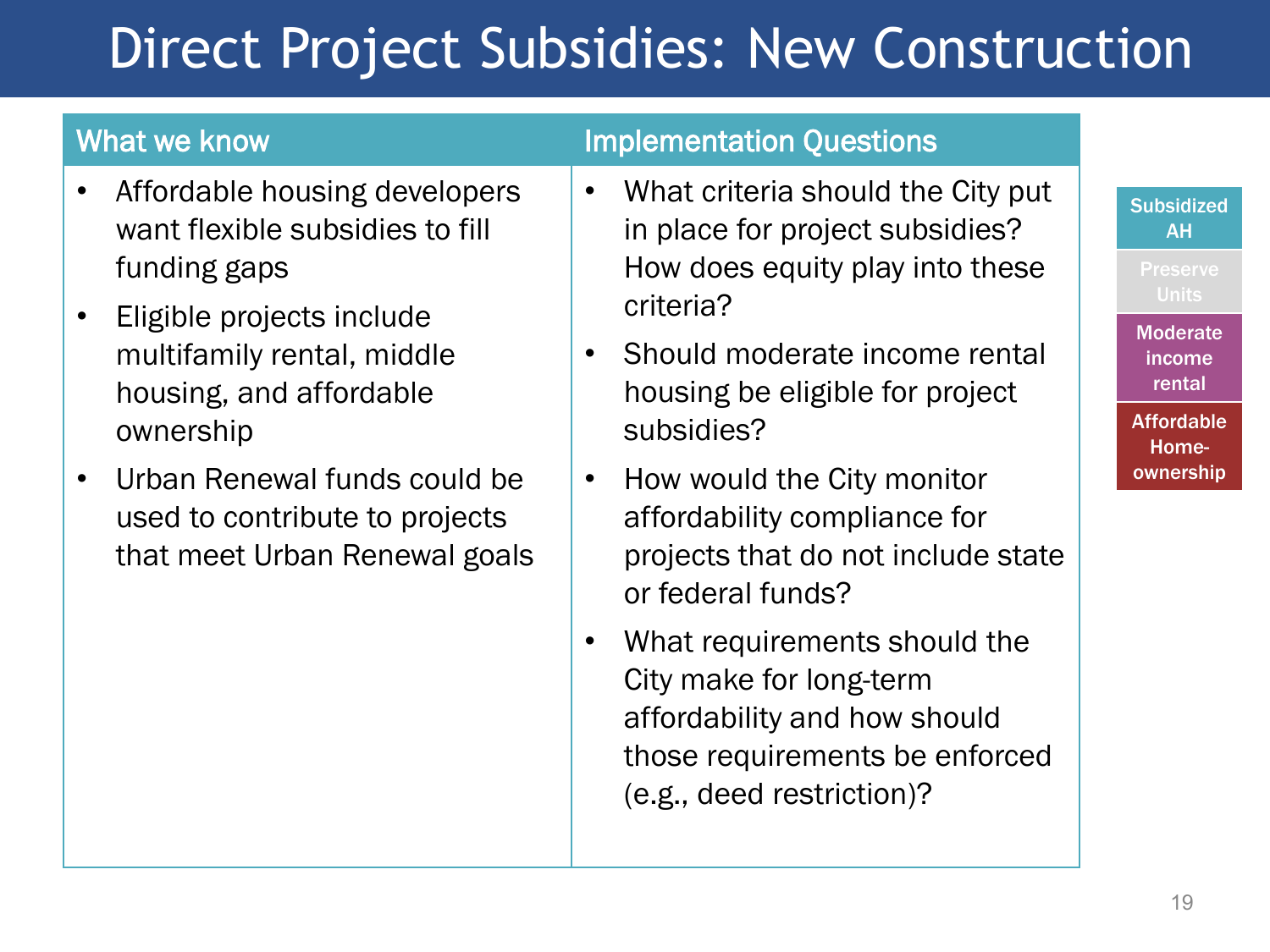### Project Subsidies: Preservation

Issue: Existing housing that is relatively affordable, naturally occurring affordable housing, may have rising prices or condition problems that make it unaffordable or uninhabitable

- **Manufactured homes or single-family units for low-income owners**
- Smaller multifamily buildings with relatively low rents

Purpose: Ensure that existing affordable housing continue to be affordable and in good shape

City Role: The City could provide funding to support major renovations or to support purchase of small multifamily structures to maintain affordability.

Potential Partners: CCHC, MCCAC, CLTs, other nonprofits, employers

Potential Funding: General Obligation Bond, Urban Renewal 20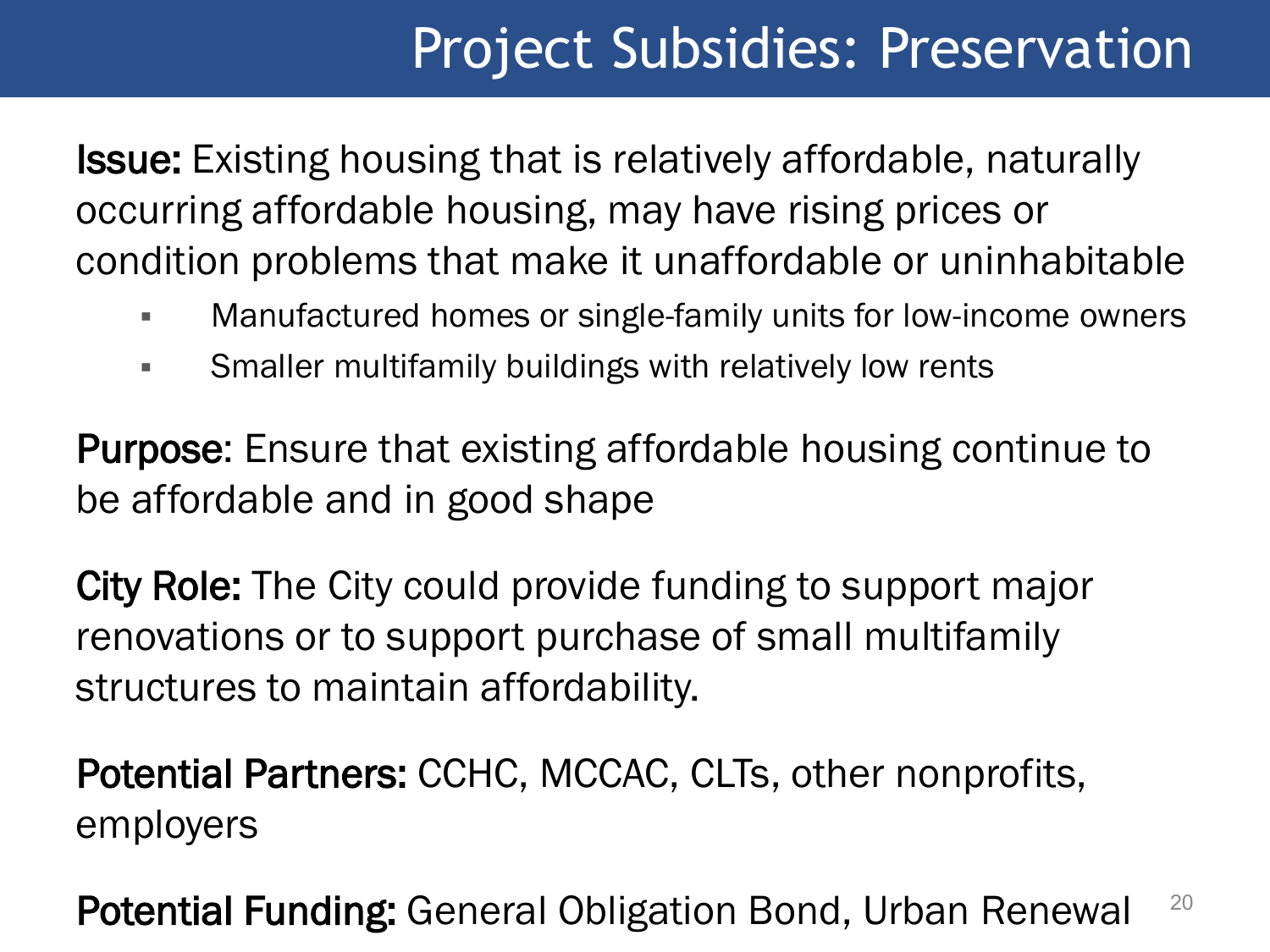# Project Subsidies: Preservation

- The City could fund rehab of existing low cost market rate units, in exchange for affordability requirements
- Eligible projects include multifamily rental, middle housing, and affordable ownership
- Additional conversations needed with potential partners:
	- MCHA, CCHC, MCCAC
	- Employers
	- Nonprofits
	- Community Land Trusts

#### What we know **Implementation Questions**

- Who leads purchases for preservation?
- What are the opportunities for working with partners who may lead preservation efforts?
- What are the first steps for contributing to preservation efforts?
- Are there specific opportunities that the City could explore?
- What is the City's role in mobile home park preservation?
- Does the City want to contribute money to fund preservation, in collaboration with existing building rehabs?
- What is the long-term affordability expectation and depth of affordability required (below 60% MFI)?

**Subsidized** AH

#### Preserve Units

**Moderate** income rental

Affordable Homeownership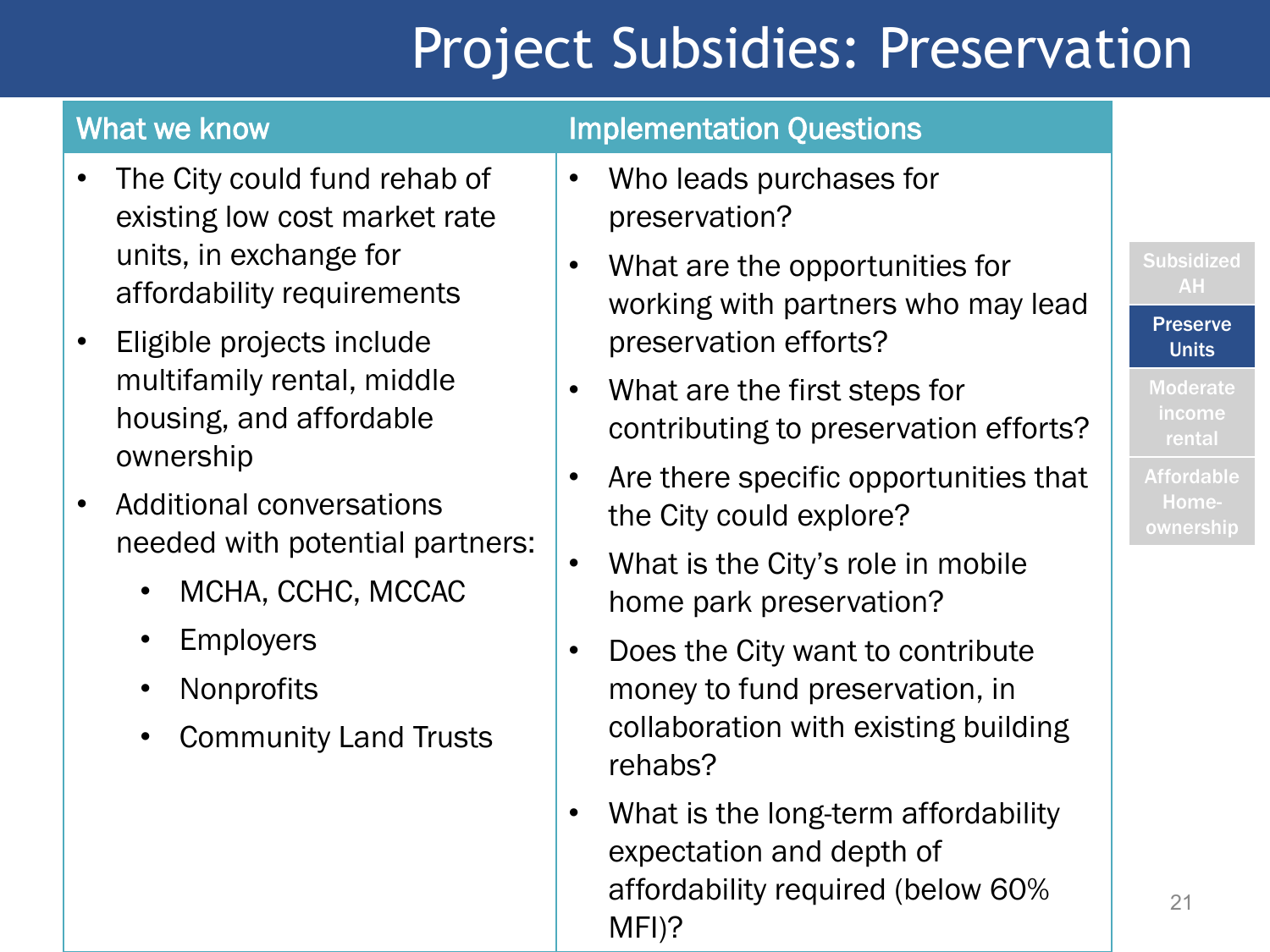# Affordable Housing Ordinance

**Issue:** To support affordable housing development, the City needs to reduce risk, uncertainty, and time

Purpose: Expedite review/approval of affordable housing, subject to clear and objective development standards.

Provides alternative to development through Senate Bill 8.

City Role: The City sets development standards and process

#### Potential changes tailored for affordable housing:

- **Density bonus based on affordability level**
- $\blacksquare$  Height bonus that varies by zone
- **Flexible parking standard**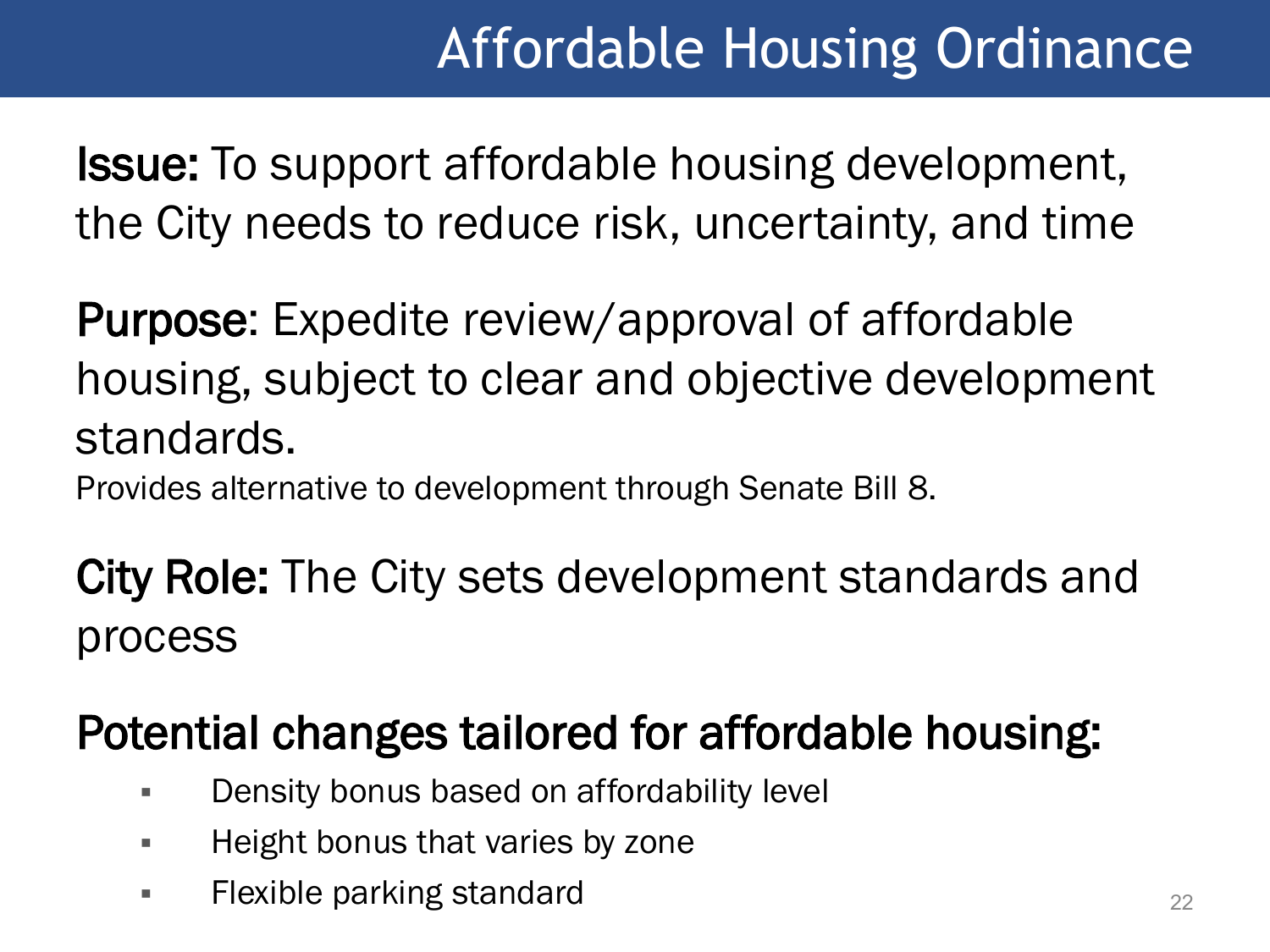# Affordable Housing Ordinance

| What we know |                                                                                                              |           | <b>Implementation Questions</b>                                                                                                                                                                                                                                                |                                                                                                                                                 |
|--------------|--------------------------------------------------------------------------------------------------------------|-----------|--------------------------------------------------------------------------------------------------------------------------------------------------------------------------------------------------------------------------------------------------------------------------------|-------------------------------------------------------------------------------------------------------------------------------------------------|
|              | Regulatory barriers slow or<br>prevent development of housing,<br>including affordable housing.<br>$\bullet$ |           | What regulatory changes should<br>be part of the affordable housing<br>ordinance?<br>What level of affordability will<br>this ordinance apply to?<br>What requirements should the<br>City make for long-term<br>affordability and how should<br>those requirements be enforced | <b>Subsidized</b><br><b>AH</b><br><b>Preserve</b><br><b>Units</b><br><b>Moderate</b><br>income<br>rental<br><b>Affordable</b><br><b>Homeown</b> |
|              |                                                                                                              | $\bullet$ | (e.g., deed restriction)?<br>Should the ordinance include a<br>commitment to faster review by<br>the City?                                                                                                                                                                     | ership                                                                                                                                          |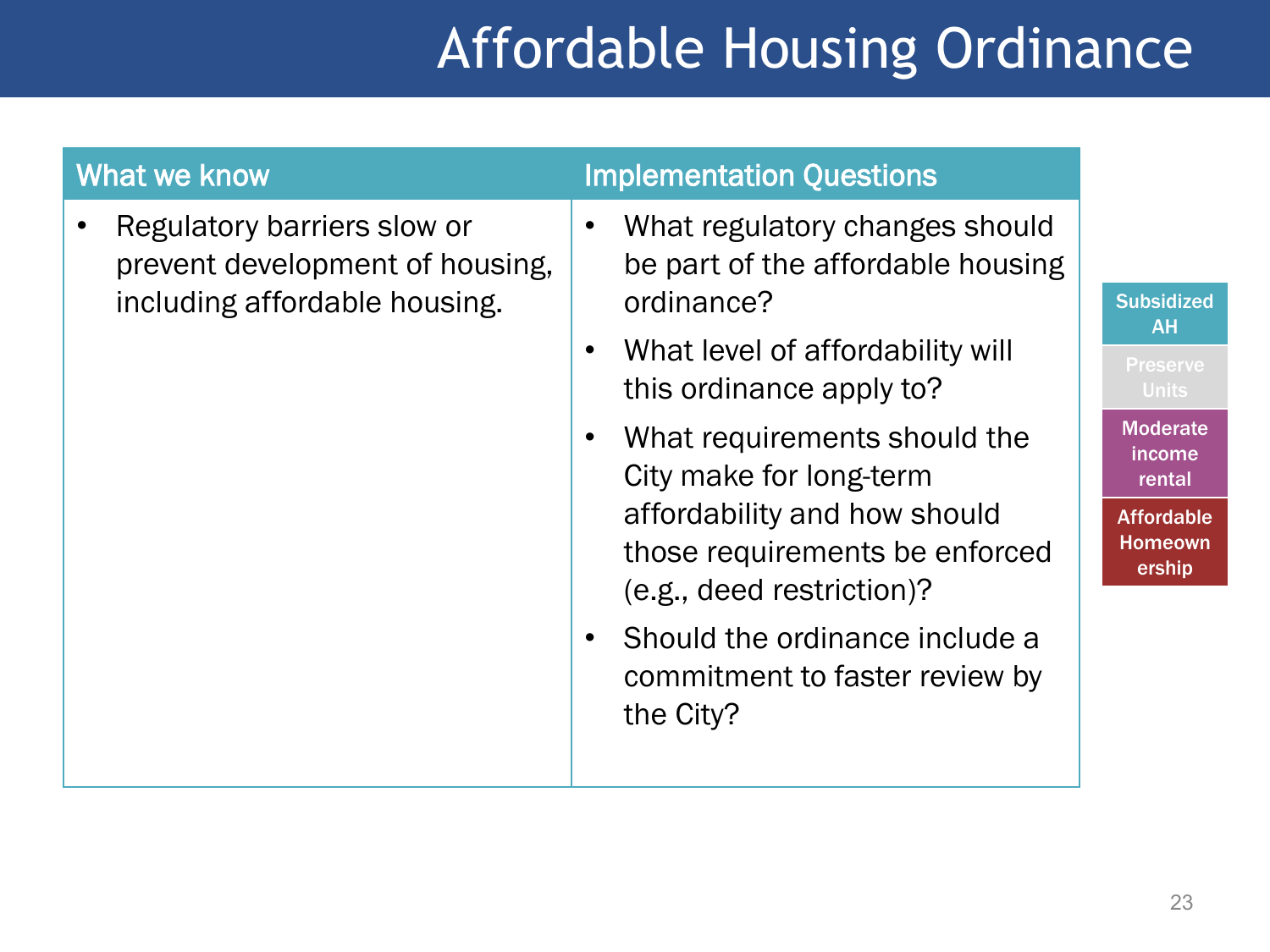### Potential Tax Exemptions

|                                                                    | <b>Nonprofit or Low-Income Rental</b><br>Exemption <sup>1</sup>                                                                     | <b>Homebuyer Opportunity Limited</b><br><b>Tax Exemption</b>                                                                     |
|--------------------------------------------------------------------|-------------------------------------------------------------------------------------------------------------------------------------|----------------------------------------------------------------------------------------------------------------------------------|
| <b>Who qualifies</b>                                               | New rental housing for households<br>at 60% or less of MFI.                                                                         | Existing or new single-family,<br>townhome, or condominium at<br>120% or less of MFI                                             |
| <b>Duration</b>                                                    | 20 years, can be renewed                                                                                                            | Maximum of 10 years                                                                                                              |
| <b>Participation by</b><br><b>Other Taxing</b><br><b>Districts</b> | None, unless boards of districts<br>representing at least 51% of<br>combined levy agree to the<br>exemption                         | Must have at least 51% of the<br>total combined tax rate agree to<br>grant the exemption                                         |
| Best for                                                           | Reducing operating costs for<br>regulated affordable rental housing<br>Lowering rent burdens for residents<br>of affordable housing | Encouraging affordable<br>homeownership and stabilizing<br>low- and moderate-income<br>families in single- and two-unit<br>homes |

 $1$  This is two different but very similar tax exemptions: Low-Income Rental Housing Exemption Nonprofit Corporation Low Income Housing Exemption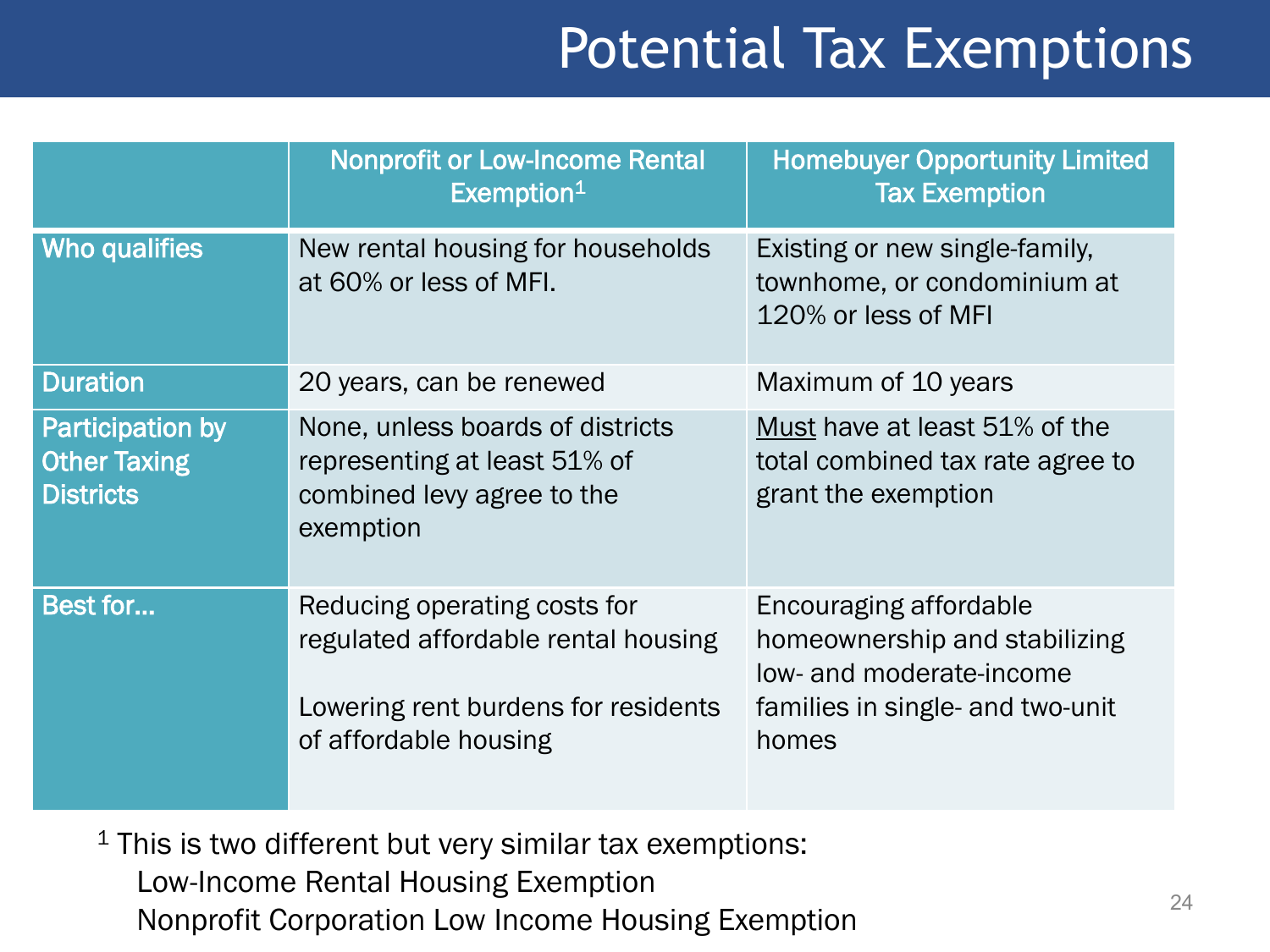# Tax Exemptions

- The low income exemptions provide a strong incentive to support development of subsidized affordable housing
- The amount of the exemptions will depend on which (if any) taxing districts participate
- Working with the housing authority, AH developers can obtain a tax exemption (and would need neither of the Low Income exemptions)
	- However, AH developers like the flexibility of a City-led nonprofit or low-income tax exemption
- HOLTE can lower ownership costs for new and preserved affordable ownership units

#### What we know **Implementation Questions**

- Should the City pursue the lowincome or the nonprofit exemption?
- Should the City pursue HOLTE?
- For HOLTE, who could help to manage compliance?
- City's role and capacity for administering tax exemption programs
- Will other taxing districts participate?

#### **Subsidized** AH Preserve

**Units Moderate** 

income rental

**Affordable** Homeownership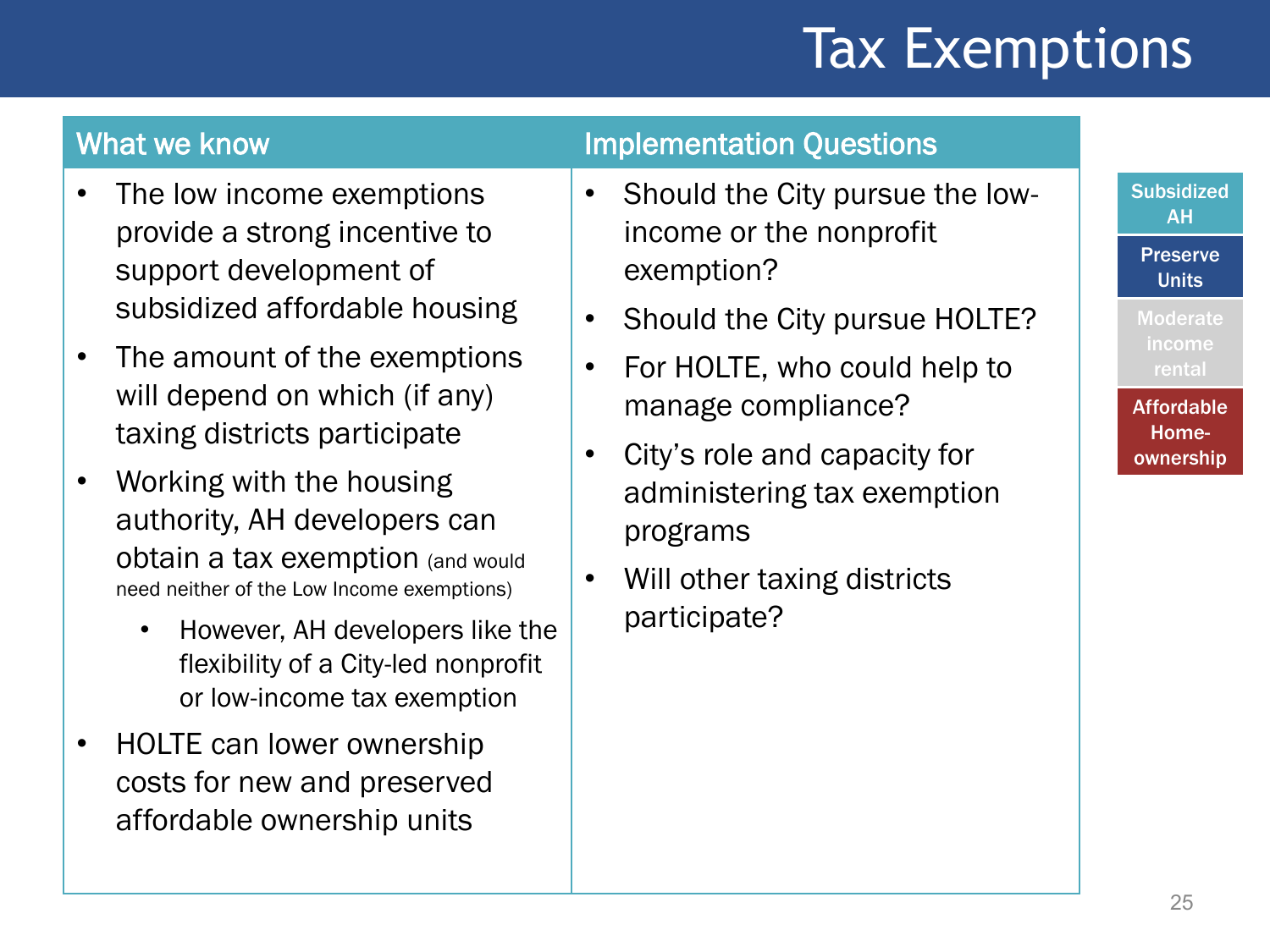### Affordable Housing Funding Sources

|                                                                          | New<br><b>Urban</b><br><b>Renewal</b><br><b>District</b> | <b>General</b><br><b>Obligation</b><br><b>Bond</b> | <b>Construction</b><br><b>Excise</b><br><b>Tax Revenues</b> | "New Funding<br>Sources" | <b>Second Home</b><br><b>Tax</b> |
|--------------------------------------------------------------------------|----------------------------------------------------------|----------------------------------------------------|-------------------------------------------------------------|--------------------------|----------------------------------|
| <b>Direct project</b><br><b>subsidies</b> (e.g.<br>funds to build units) |                                                          |                                                    |                                                             |                          |                                  |
| Land<br>acquisition                                                      |                                                          | $\sqrt{}$                                          |                                                             |                          | A lot of<br>interest but         |
| <b>Off-site</b><br>infrastructure<br>development                         |                                                          |                                                    |                                                             |                          | not easy to<br>pursue in         |
| <b>Tax</b><br><b>Exemptions &amp;</b><br><b>SDC Subsidies</b>            |                                                          |                                                    |                                                             |                          | Oregon                           |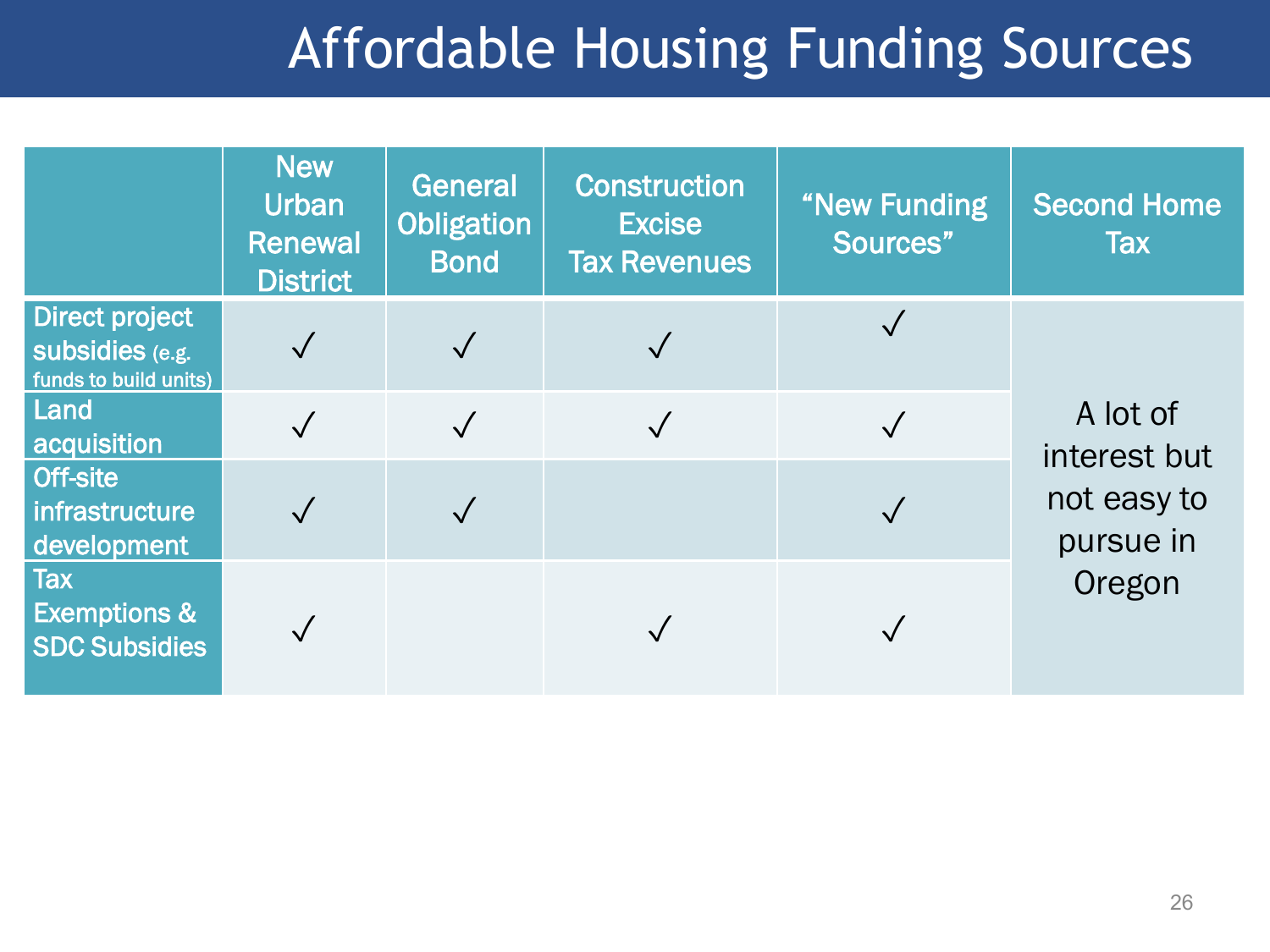# Potential Affordable Housing Funding Sources

### Increase existing

- Increase CET on commercial and industrial development
- Increase Systems Development Charges
- **Lodging Tax: Only 25%** increased revenue could go to housing; 75% to tourism promotion
- **Marijuana tax (currently at** maximum)
- Utility fee
- Permit fees

### New taxes and fees

- GO Bond
- Urban Renewal
- **Local option levy**
- Business license fee
- Food and beverage tax
- Sales tax
- Payroll / business income tax
- **Real estate transfer tax** (not legal in Oregon)
- Vacant/second home tax (untested in Oregon)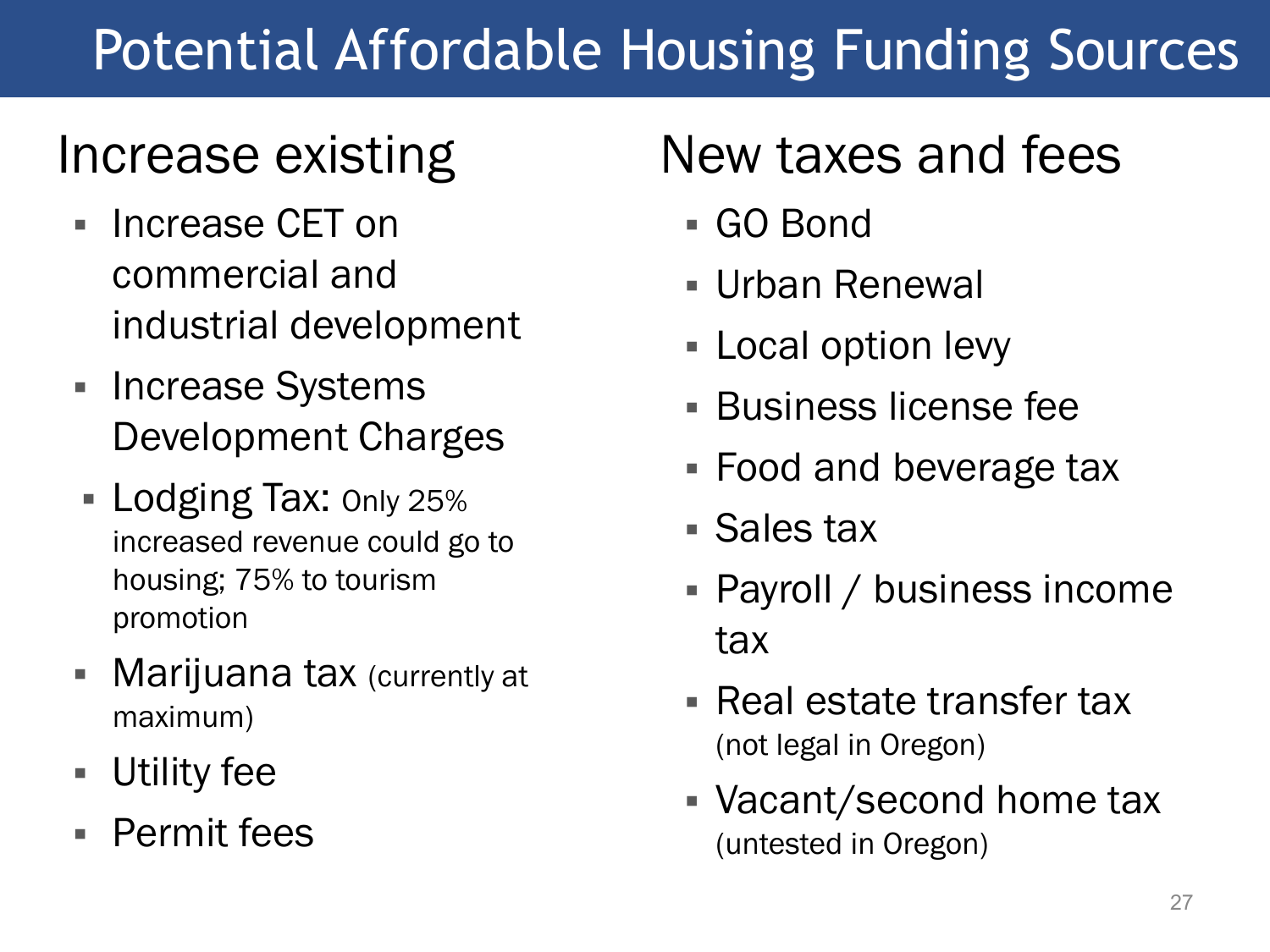### Funding - "New Funding Sources"

- Successful, sustainable affordable housing programs have a dedicated revenue source
- Employers indicated that they would be more willing to donate to a fund that provides housing for their employees
- Local donors (such as wealthy individuals or foundations) might be interested in pooling money in a housing fund but each donor may have specific requirements for their donations

#### What we know **Implementation Questions**

- Should the City consider additional funding sources?
- Should this be compulsory or a voluntary funding source? New tax/fee or a capital campaign
- Who is paying into this fund?
	- o Businesses, visitors, residents, others?

AH **Preserve** Units

**Subsidized** 

**Moderate** income rental

**Affordable Homeown** ership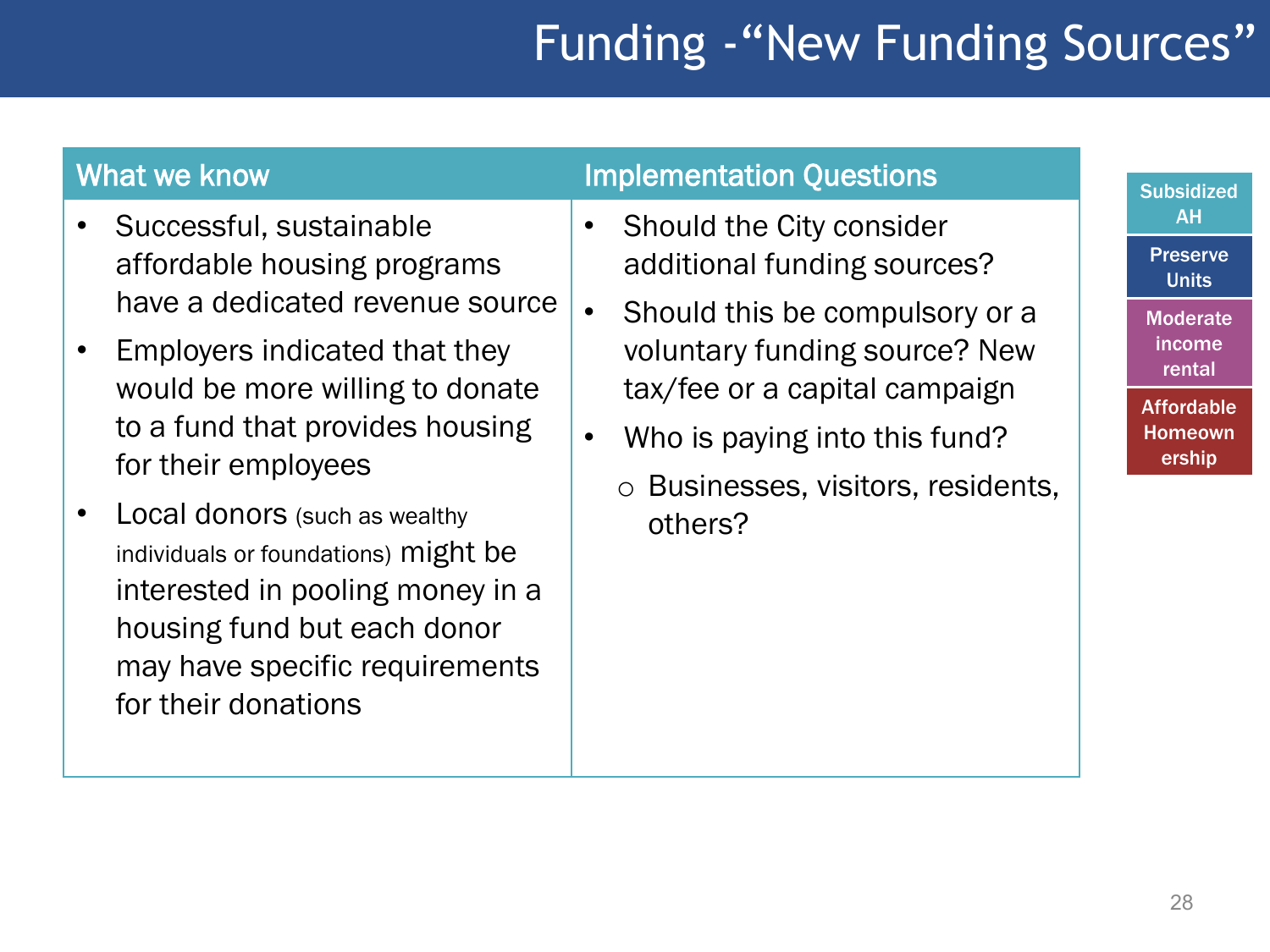# Funding - GO Bond

- GO Bond can provide a flexible funding tool for infrastructure improvements and direct project subsidies
- City has more work to do to understand voter opinions, equity considerations, and targeted projects to fund
- While TIF focuses on specific geographic areas, GO Bond funds could be used citywide

#### What we know **Implementation Questions**

- Should the bond be focused on:
	- Funding affordable housing projects only (and how much)
	- AH + offsite infrastructure investments to support development (and how much)
- Firming up next steps: polling, focus groups, firming up desired uses for the bond (leaving some flexibility), identifying ballot date, identifying projects
- Timing when could the bond go to voters
- What are the competing funding measures (voter fatigue)

**Subsidized** AH **Preserve** Units **Moderate** 

income rental **Affordable** 

**Homeown** ership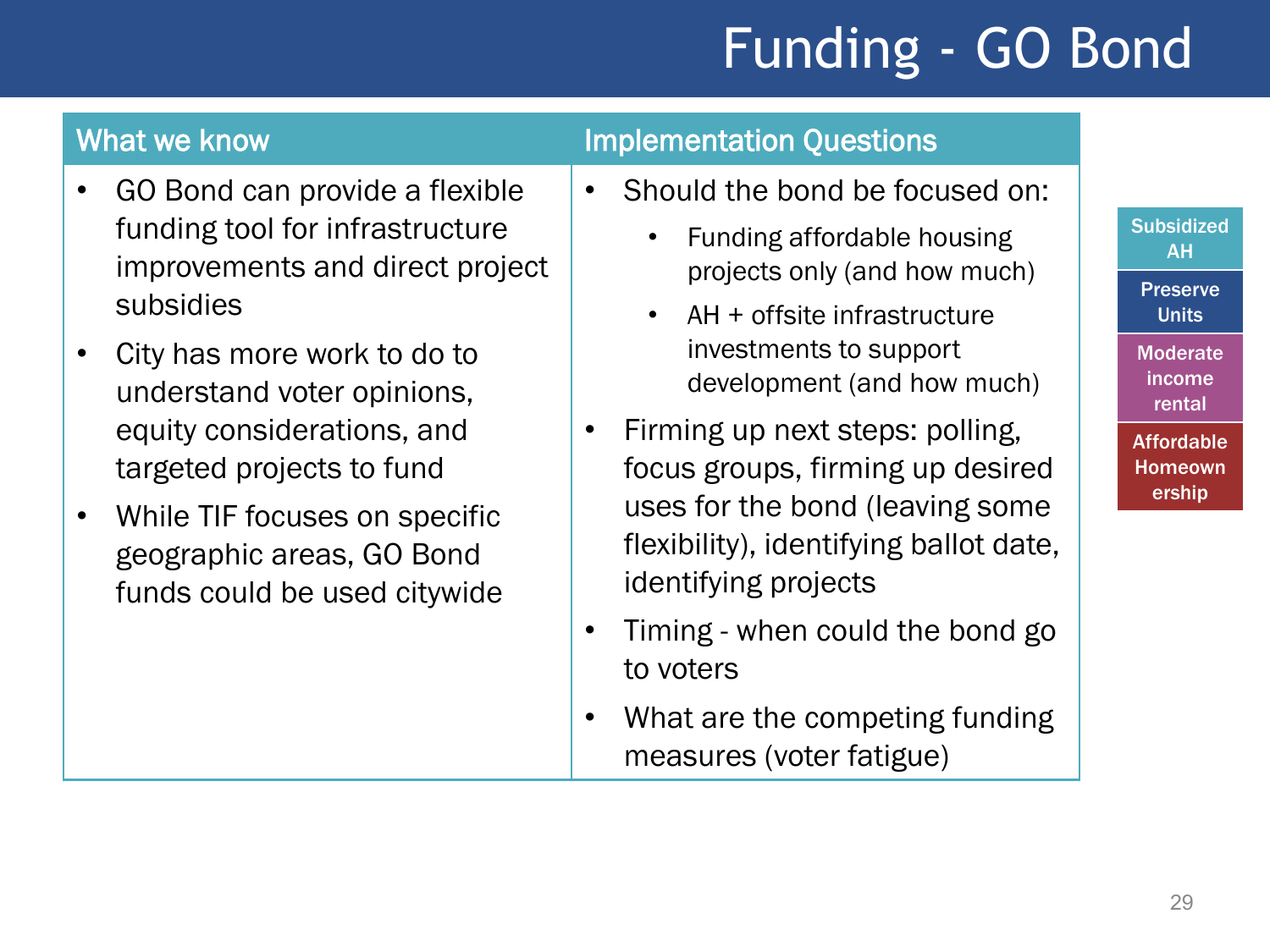# Funding - Urban Renewal

| What we know                                                                                                                                                                                                                                                            | <b>Implementation Questions</b>                                                                                                                                                                       |                                                                                                                                                           |
|-------------------------------------------------------------------------------------------------------------------------------------------------------------------------------------------------------------------------------------------------------------------------|-------------------------------------------------------------------------------------------------------------------------------------------------------------------------------------------------------|-----------------------------------------------------------------------------------------------------------------------------------------------------------|
| TIF Funds can support<br>infrastructure subsidies, project<br>subsidies, and land banking<br>within the URA boundary<br>UR Agency can participate in<br>public-private partnerships as an<br>equity partner<br>If adopted in 2022, City could<br>bond as early as 2025? | How specific should the UR Plan<br>be about affordable housing<br>targets?<br>Which property owners would be<br>most interested in a pubic<br>private partnership?<br>What projects would be eligible | <b>Subsidized</b><br><b>AH</b><br><b>Preserve</b><br><b>Units</b><br><b>Moderate</b><br>income<br>rental<br><b>Affordable</b><br><b>Homeown</b><br>ership |